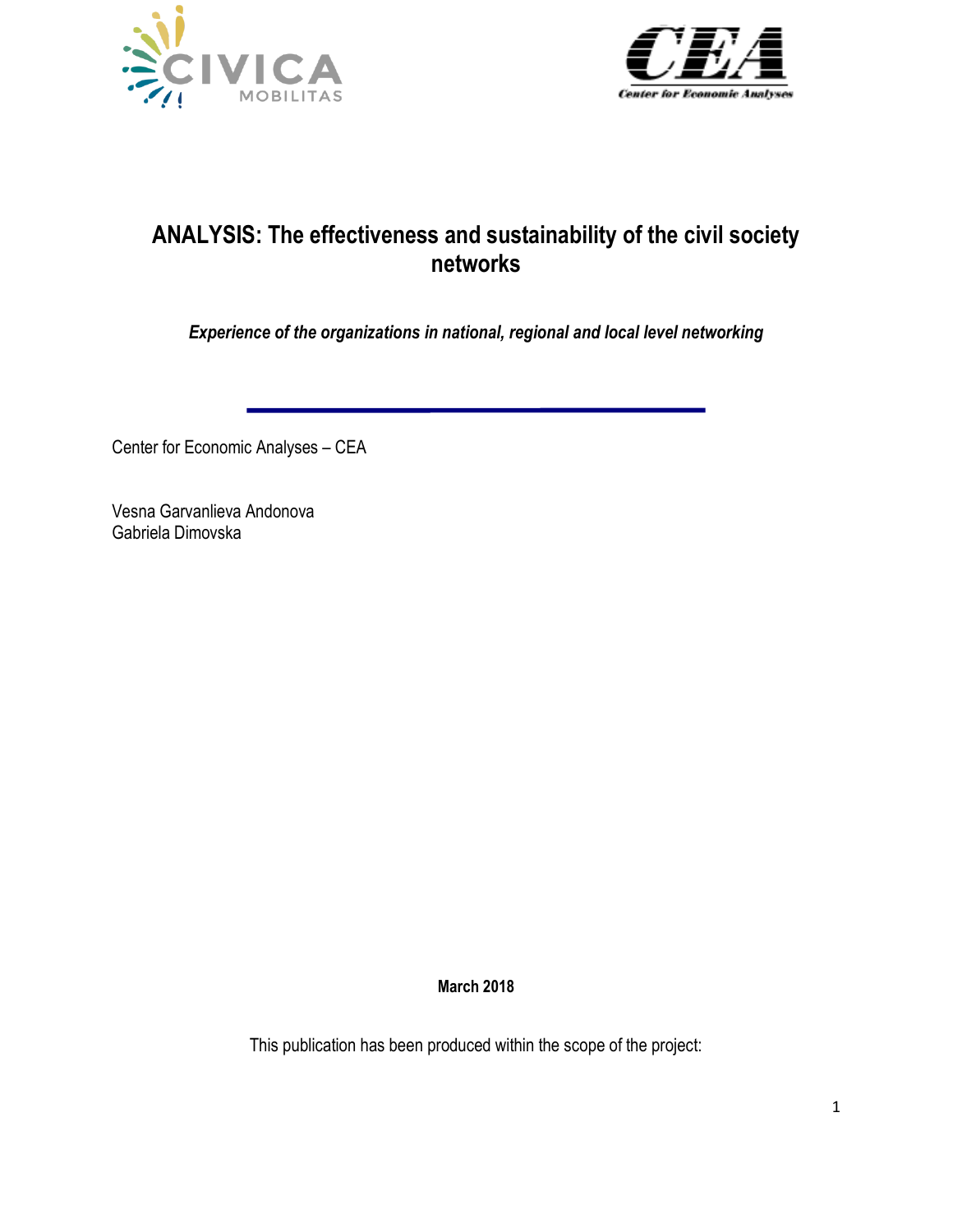



"Fiscal Decentralization for Better Regional Development of the Civil Society" implemented by the Center for Economic Analyses – CEA

Supported by a CIVICA MOBILITAS grant

This publication was made possible with the support of CIVICA MOBILITAS within the project "Fiscal Decentralization for a Better Regional Development of the Civil Society" implemented by the Center for Economic Analyses.

The content of this publication is the sole responsibility of the Center for Economic Analyses and can in no way be considered to reflect the views of CIVICA MOBILITAS, the Swiss Agency for Development and Cooperation (SDC) or the organizations that implement it.

Other authors are required to cite this research if they have used or been informed by this research and publication.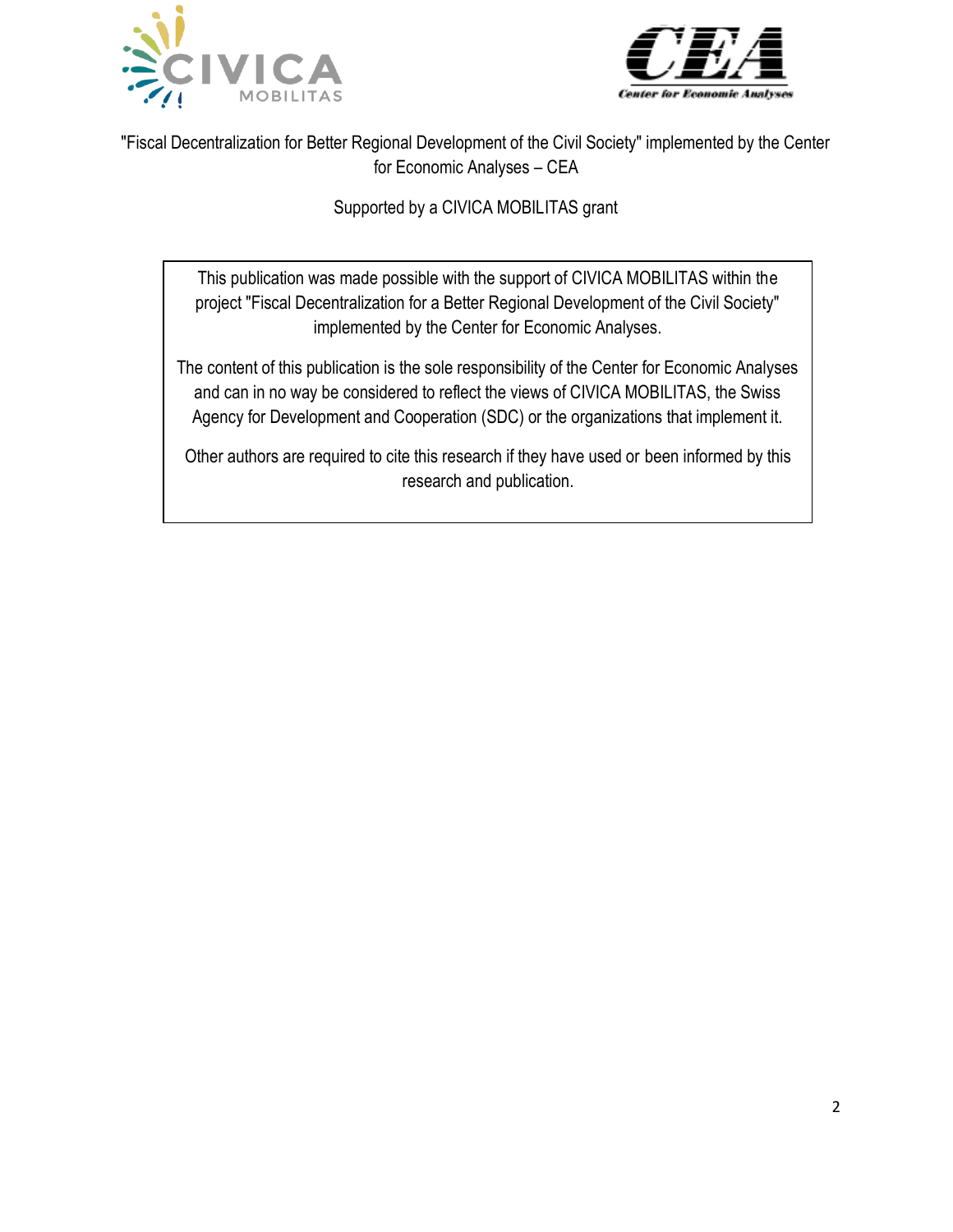



# **Content**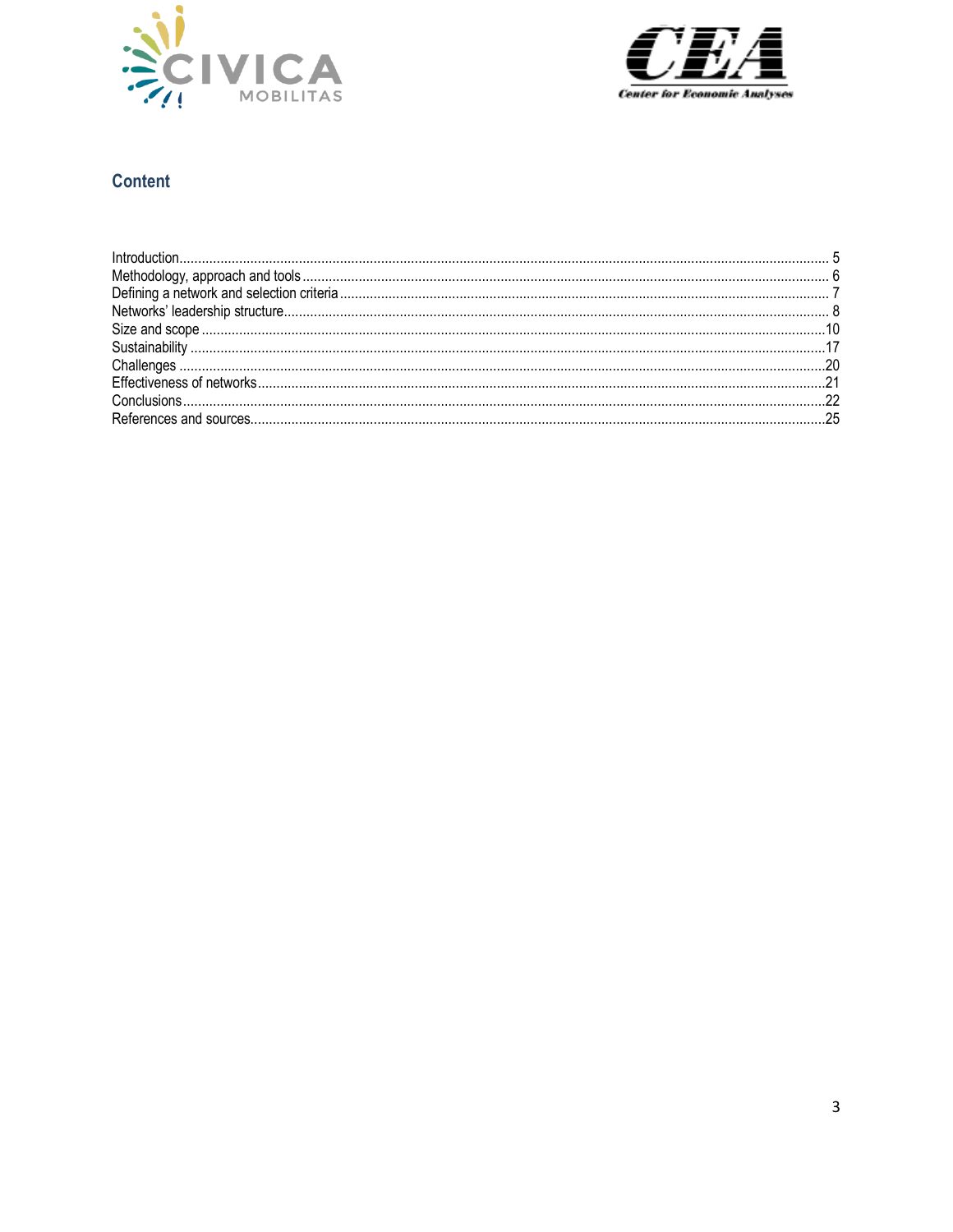



## **Abbreviations**

- CSO Civil society organization
- CSOs Civil society organizations
- RM Republic of Macedonia<br>CEA Center for Economic An
- CEA Center for Economic Analyses
- MCIC Macedonian Center for International Cooperation
- LAF Law on Associations and Foundations
- IPA Instrument for Pre-accession Assistance
- LSGU Unit for Local Self-government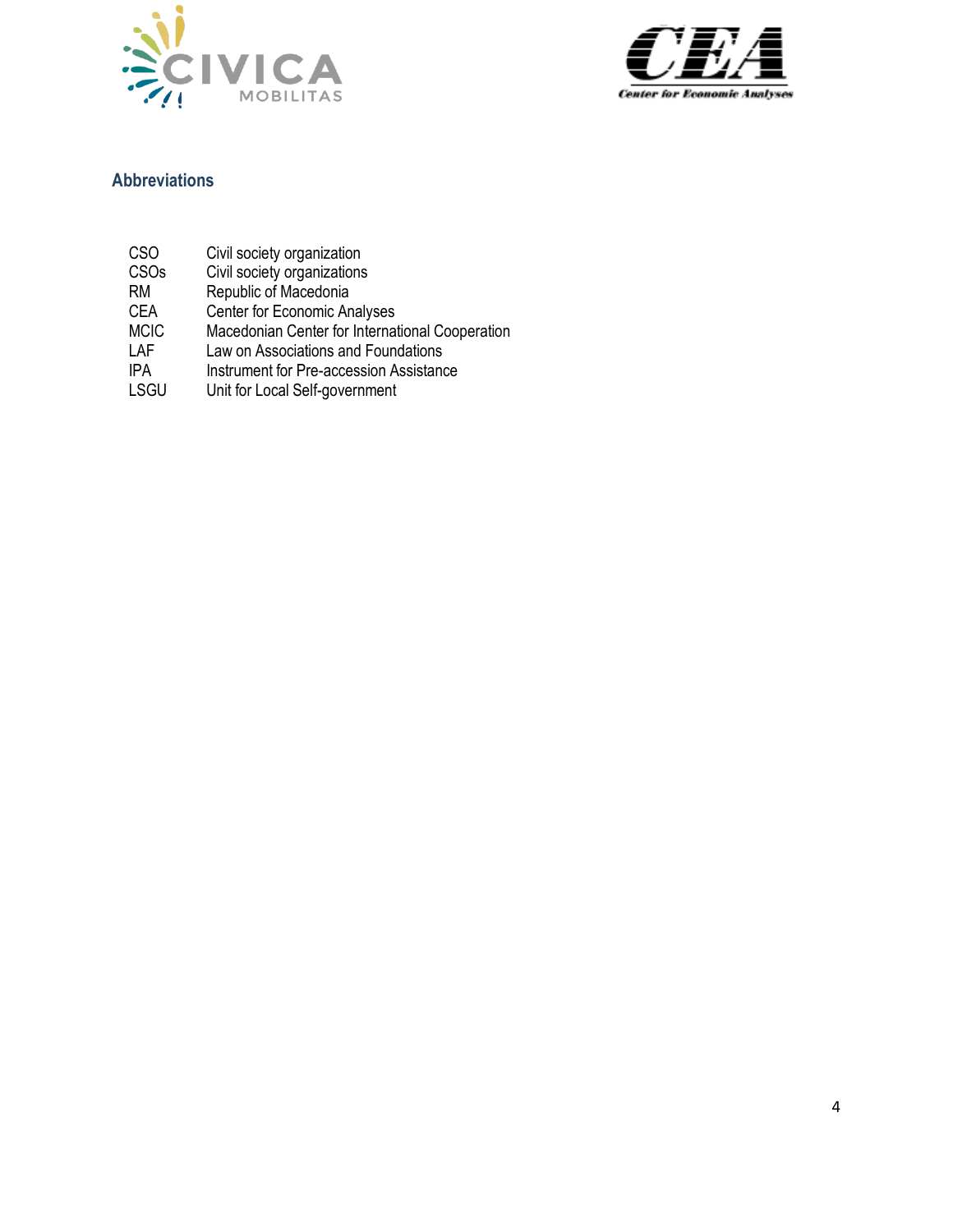



## CIP - Каталогизација во публикација Национална и универзитетска библиотека "Св. Климент Охридски", Скопје

061.2/.23(497.7)

## GARVANLIEVA - Andonova, Vesna

Analysis : the effectiveness and sustainability of the civil society networks / Vesna Garvanlieva - Andonova, Gabriela Dimovska. - Skopje : Center for economic analyses - CEA, 2018. - 25 стр. : табели ; 30 см

Фусноти кон текстот. - Публикацијата е во рамки на проектот: "Fiscal decentralization for a better regional development of the civil society". - Библиографија: стр. 25

ISBN 978-608-4731-50-4

1. Dimovska, Gabriela [автор] а) Невладини организации - Граѓански здруженија - Соработка - Македонија б) Граѓанско општество - Македонија COBISS.MK-ID 107569162

## <span id="page-4-0"></span>**Introduction**

It is generally accepted that the CSO networks are civil society groups, organizations and sometimes individuals who associate voluntarily to achieve common goals for social development or to promote democratic governance. These goals may involve a wide range of activities and undertakings such as sharing resources, addressing common social challenges, as well as expressing community or social group's identity. By associating in civil society networks, members typically retain their basic autonomy, their own identity, and their mission and work. Civic groups and organizations form networks to achieve common goals towards social development and democratic governance that they cannot achieve by themselves.

The networks can enhance the impact of the civic voice in the advocacy processes and the governance enhancement. Similarly, networks may link together the service providers through an information and resource exchange, or may develop a coordinated system for delivering those services. CSO networks can be partners of many international development organizations seeking for ways to maximize their programs' scope and impact, a trend that is increasingly noticeable in Macedonia.

Civil society networks through their successful initiatives make the citizens' voice stronger and make a greater impact on the policy makers, the policy implementers, the democratic governance and overall social change. In pursuing results, such as building peaceful and just societies or protecting and promoting the situation of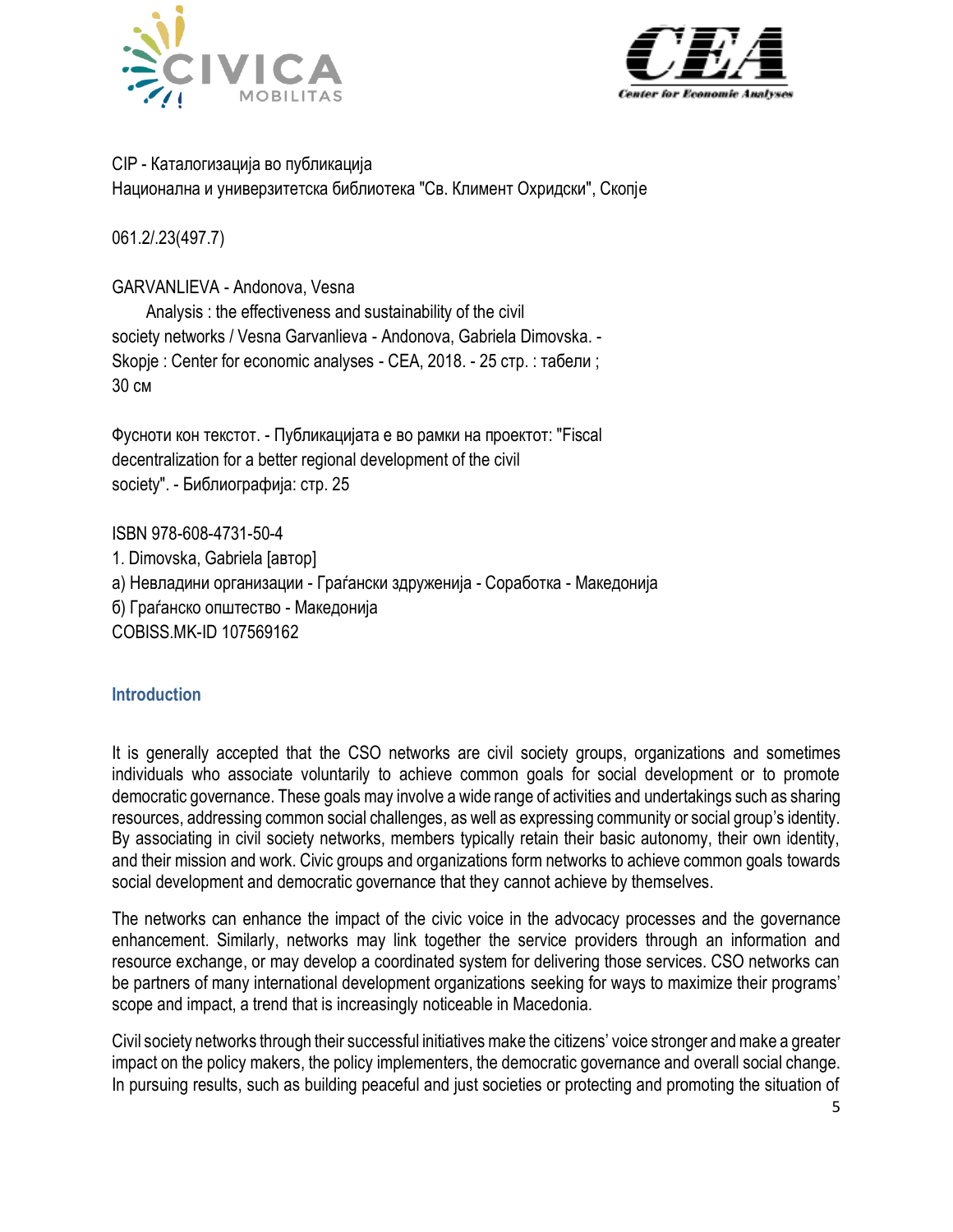



vulnerable categories, human rights abuses and the like, networks can provide: (1) a forum for people to share their experiences, express their identity, discuss and debate changes and define strategies for action; (2) protection for vulnerable groups against abuse or public expression of attitudes; (3) facilitate joint groups for campaign coordination and other joint activities; (4) legitimacy among policy creators/makers/implementers and other institutional leaders due to the representativeness and the identity of those seeking change.

The networks of civil society organizations in the longer run also contribute to the democratization of the societies, since the networks themselves are based on a relationship interdependency between individuals and groups (individuals, organizations) that engage the members in "some" form of mutual communication, decision making processes and are managing their structure and capacities.

Although networks are expected to have a greater impact compared with individual organizations, still in practice the CSO networks often face significant challenges and disappointments arising from the lack of or poor achievements compared to the initially expected results and effects. However, this also to a large extent depends on the overall context of the civil society sector and its "power" within the society, especially given the context of the civil sector in Macedonia in the period prior and during the political crisis.

Therefore, the expected positive aspects of the networks, as well as the challenges that they are faced with, was the motivation for an in-depth research to focus on *whether in Macedonia the joint cooperation of the CSOs through networks is an effective form of association, achieves its goals; as well as to identify the motives for association and the main challenges the CSOs are faced with?*

## <span id="page-5-0"></span>**Methodology, approach and tools**

 $\overline{\phantom{a}}$ 

Based on the perceived lack of cooperation through networking, as well as the sustainability challenges of the established civil society organizations' (CSOs)<sup>1</sup> networks, this case study will attempt to capture the effectiveness of the existing CSO networks in Macedonia in the past few years while considering:

- 1. The networks' perception for the needs of their existence what are the networks, what are the goals of the networks and what is their scope?
- 2. The main goals of CSO networking, as well as the motives for those goals (sharing resources and knowledge, common social goal or expressing community or social group identity).
- 3. Whether the creation of networks is intrinsic internally motivated by the need to achieve a certain common goal or extrinsically motivated by external factor and opportunities within the environment
- 4. Management models and organizational set-up and their functionality/non-functionality.

<sup>1</sup> *Перцепција на Граѓанските организации за степенот на развој на граѓанското општество во Македонија*. Центар за економски анализи – ЦЕА, 2017. <http://cea.org.mk/wp-content/uploads/2017/04/CEAanaliza-od-Prashalnikot-FINAL.pdf>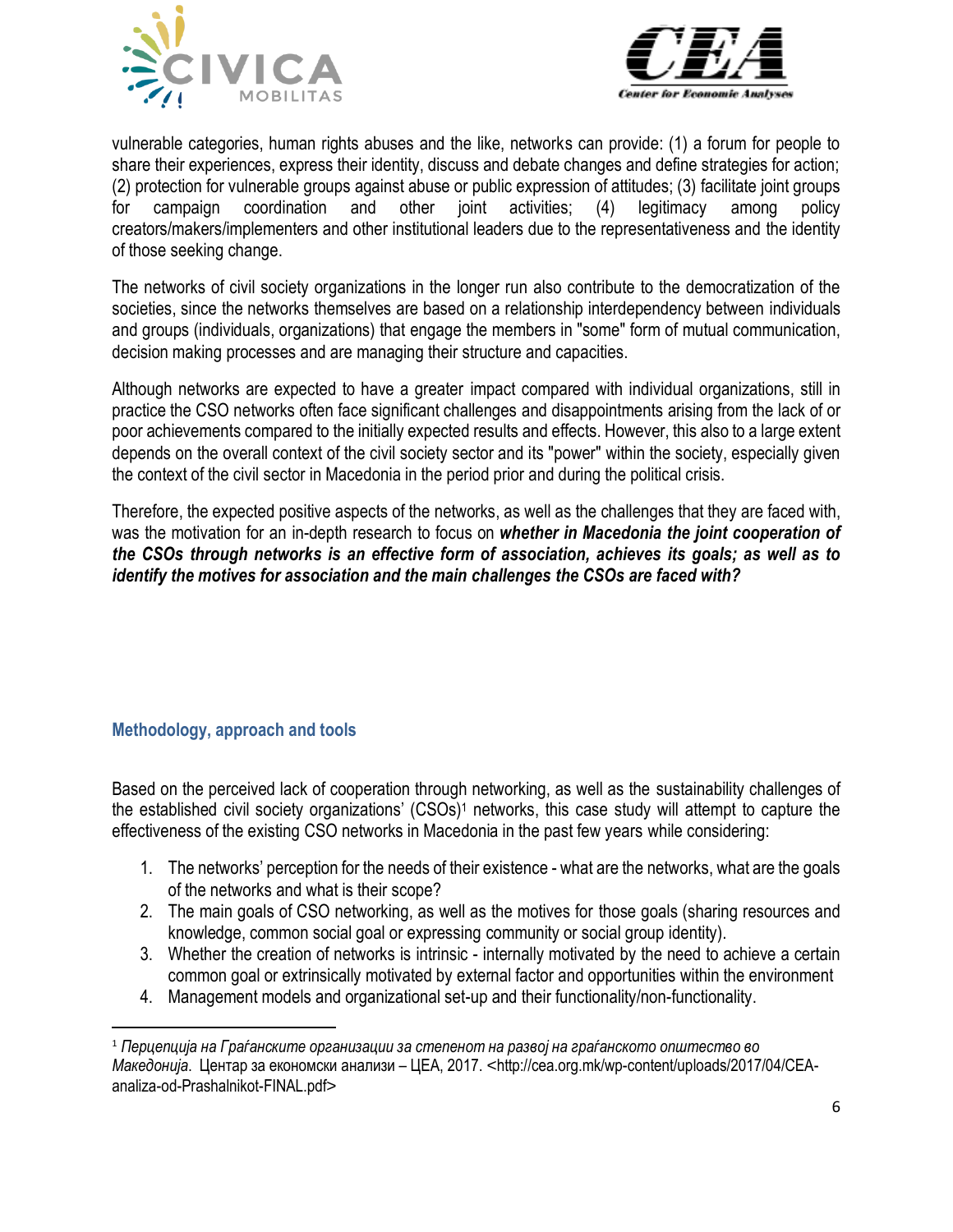



5. Challenges of the networks.

## The research question focuses on: *whether the joint cooperation through CSO network association in Macedonia is effective, i.e. do they achieve the goals? What are the motives for association and the main challenges that networks are faced with?*

In order to give an overview of an efficient / successful model of functioning and effective CSO network in the Republic of Macedonia, which is sustainable and functional for a longer period, the following text considers the forms of organization structure and management, formal versus non-formal structure, sources of financing, motivation, etc.

## <span id="page-6-0"></span>**Defining a network and selection criteria**

For the purposes of this research, a network is defined as: "voluntary association of civil society organizations, as well as other forms of association, sometimes of individuals, for addressing common needs, achieving common interests and/or achieving common goals. These goals may include only information exchange or coordination, but also undertaking of mutual actions to achieve social changes. The members of the networks retain their own autonomy, i.e. their identity, goals, structure, etc." (Definition and scope used in the report "Perception of CSOs for Networking", MCIC, 2016<sup>2</sup> ).

The networks can be informal or formal groups of civil society organizations or other members, with formal networks being institutionalized and registered as separate legal entities (under the Law on Associations and Foundations) and informal associations that use a variety of terms such as network, alliance, coalition, initiative, union, platform, federation, etc. In this report, the term networks covers all of the stated above and implies any form of association/networking of civil society organizations whether it is formal or informal, registered or unregistered as a separate legal entity and operating in Macedonia.

The term civic organization means an association, foundation, union or other form of association registered in Macedonia, according to the Law on Associations and Foundations.

The analysis includes findings from a field research conducted through open semi-structured in-depth interviews with ongoing functional networks that have been active in the last years as formal (registered) or informal networks composed of at least five members (CSOs) and have been active for at least two years. Ten formal/informal networks of civil society organizations were included in the research. The choice of networks was based on the principle of diversity in their scope of action, and on the basis of the activity and the prominence of the networks.

Based on the scope of actions the interviews were conducted with networks in the areas of: legal action, democracy and rule of law, civil society development, youth network, fight against poverty, agriculture, Roma issues and gender issues. The selection of a sample for conducting semi-structured interviews is based on the most frequently mentioned networks in 2016, however, in order to cover multiple sectors, i.e. issues, goals of networks, those that overlap were replaced and networks with another scope were covered. The

 $\overline{a}$ 

<sup>2</sup> *Перцепција на граѓанските организации за вмрежувањето*. МЦМС, ТАКСО, 2016.

<sup>&</sup>lt;http://www.mcms.org.mk/images/docs/2016/percepcijata-na-graganskite-organizacii-za-vmrezuvanjeto.pdf>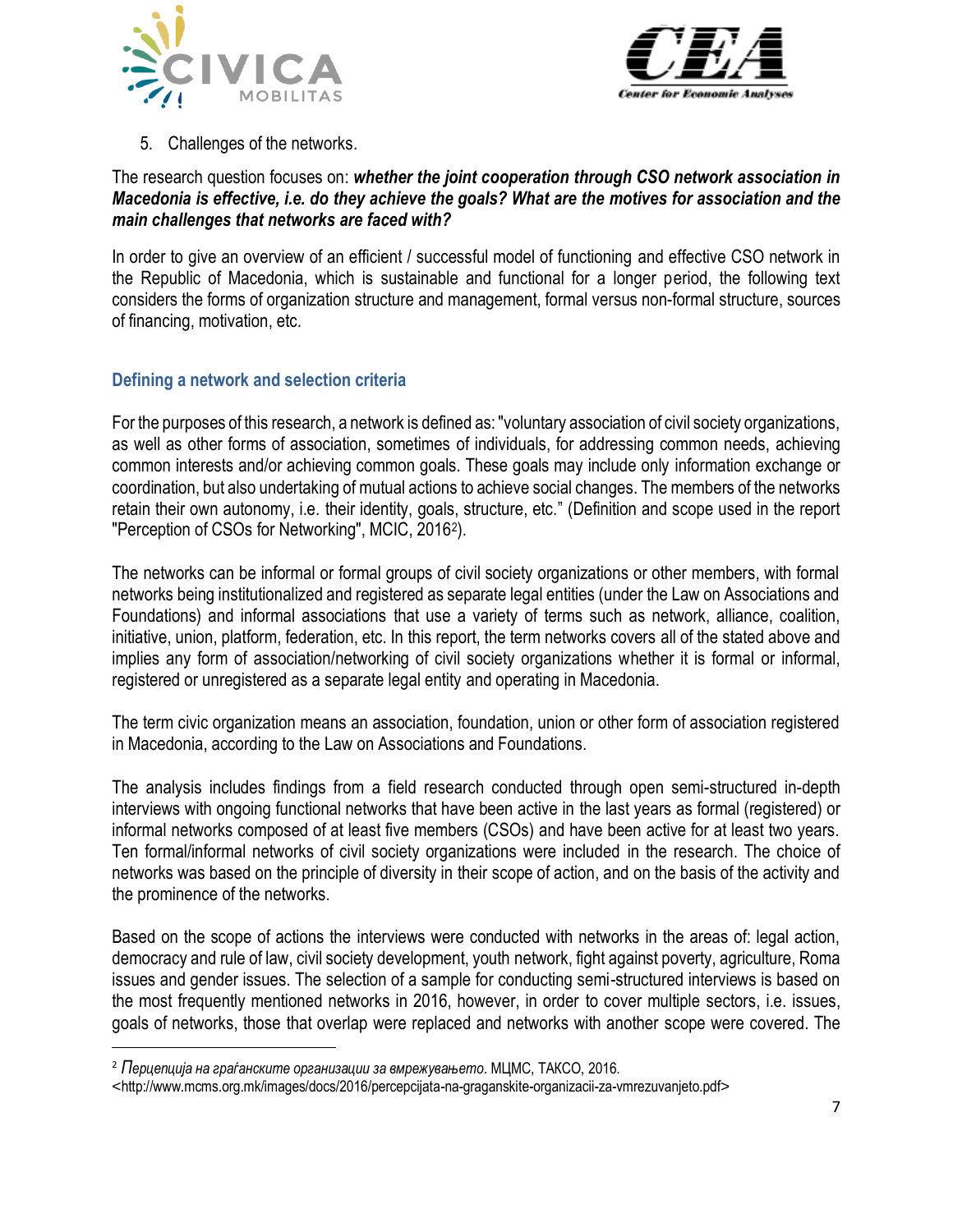



interviews were conducted with the CSO representative which is currently leading the network, founders and/or current representative of the network.

Additionally, in order to increase the scope for a local and/or regional level, a comprehensive questionnaire was sent to more than hundred CSOs in the country, which provided answers for their perception of their network membership or non-membership, the factors for joining networks, the degree of the goal achievement and the like. Full answers were received from a total of 64 CSOs, whose responses were reviewed.

## **Networks' organization structures**

The networks in Macedonia are usually informal, however they are also formal i.e. legally registered entities under the Law on Associations and Foundations (LAF)<sup>3</sup>. The networks hold different names that are linked with the term network such as coalition, alliance, association, association, initiative, federation, platform, forum, etc. Depending on the identity and the context of the network, they can be formal - unions, but more often they appear as citizen associations or are informal networks, which through spontaneous association work towards achieving the goals of the network.

Since our legal system, through the Law on Associations and Foundations, recognizes only associations of citizens, foundations and unions, the formal networks are established primarily as civic associations, with special sections in their Statute of the association that it will function as a network of organizations, alliance, platform or some sort of association or union.

The informal networks, on the other hand, may arise spontaneously by advocating a specific idea in front of the policy makers through certain initiatives that have emerged as necessary at a certain time, as a result of a project activity or a project representation in from of a donor for achievement of a specific purpose for which a need had arose. This emphasizes the necessity for the organizations to act together with coordinated activities and consistent attitudes in order to achieve change in the society.

#### <span id="page-7-0"></span>**Networks' leadership structure**

 $\overline{a}$ 

The networks, in their essence, are democratic form of governance. Depending on the context or the goals to be achieved, but also on the views of the individual member organizations, the networks are differently structured and each in its own way. However, managing the network can be in informal or formal. Based on the conducted interviews, the following forms of leadership have been identified and grouped into at least three groups:

I. *Informal guidance/leadership –* led by informal leaders (individuals) of a certain member organization, whose motivation is basically their personal motive and organizational identity in achieving the mission they are advocating for. In that system one member organization, usually on a voluntary basis, conducts administrative and coordinative activities or is implementing a donor

<sup>3</sup> Law on Associations and Foundations. "Official Gazette of the Republic of Macedonia", no. 2/2010 and 135/11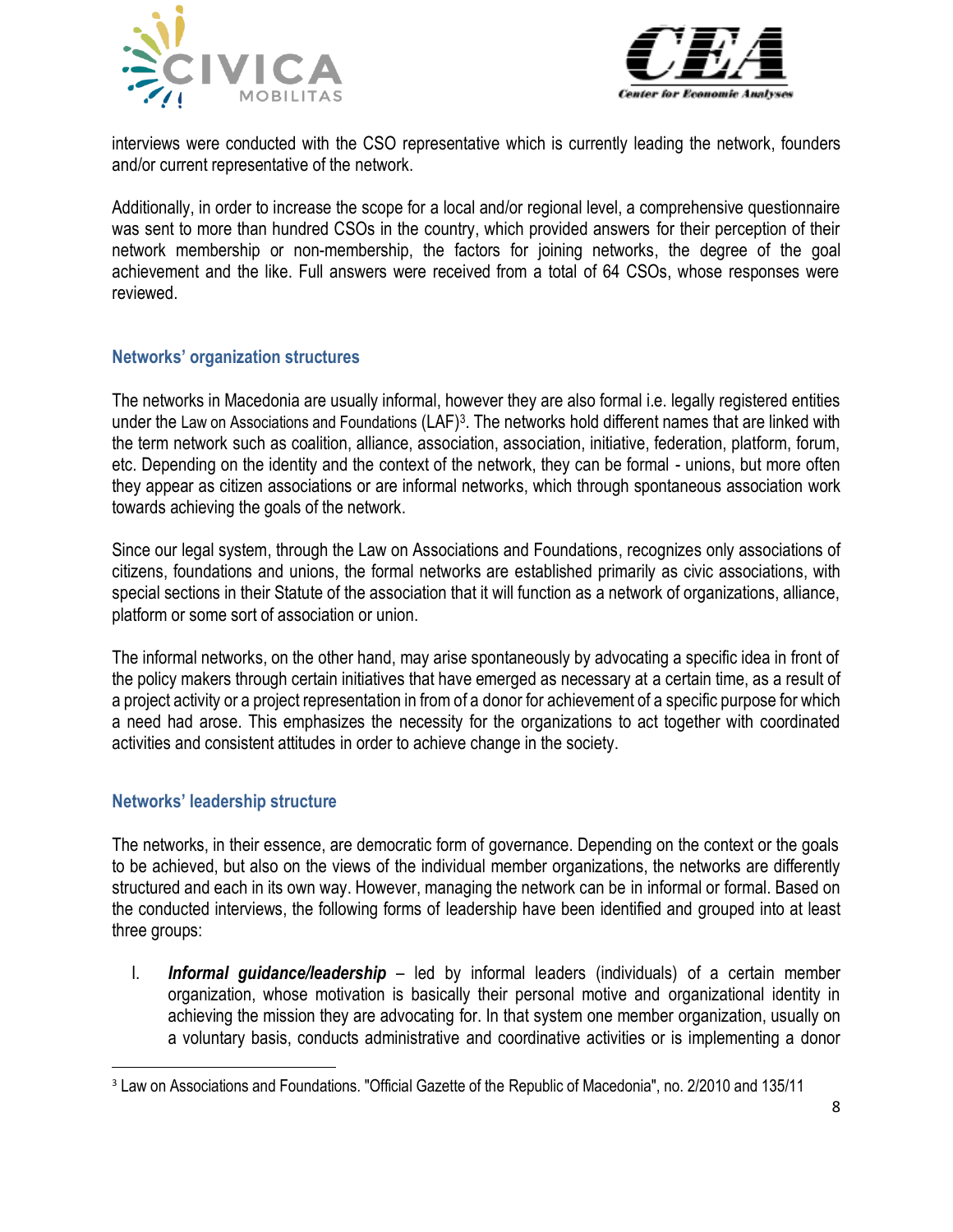



funded project where other members of the network are only members/beneficiaries of the network, or the goal of the project itself is to establish a network in which case the network functions very similar to a partnership.

An example of such national networks is RIA - Better Legislation Network, Coalition for Budget Monitoring, unnamed informal networks as a network of women's CSOs, an informal network of organizations Blueprint, and the alike.

II. *Representative informal or formal management -* the network is managed by a representative organization selected by its members, which is usually a leader - initiator of a former or an ongoing project activity, and the decisions are made through representativeness of all members with an equal or different weight.

Representative management may be rotational by alteration of the managing member after a certain period of time, but representative leadership/management can also be on a continuing basis - by one leader organization, a form that occurs both among the formally registered and unregistered networks.

An example of such national networks is the Civil Society Platform for Fight against Corruption, Network 23 and others.

III. *Coordinated and formal leadership/management* - a registered association based on the Law on Associations and Foundations, which has got all formal structures for functioning of the association, but within the Statute it is defined as a network of organizations. The union as a form of registration, which would also be classified here, was not covered by the sample of interviewees. An example of such national networks is the Coalition of youth organizations SEGA, the Macedonian Anti-Poverty Platform; National Federation of Farmers, National Youth Council of Macedonia, etc.

It cannot be straightforwardly stated weather a formal or informal legal registration is more common among the networks in Macedonia, although the perception is that the number of informal networks prevails (especially at the foundation of the network). The networks are often referred to as a coalition or a platform however, formalized networks are usually registered as a citizens' association and are statutorily defined as a network of civil society organizations, or it is an informal association that has been instigated as an initiative of a former or current project activity. There is a significant number of networks that belong either to one or to the other form of association.

The CSO networking is not a recent trend only present in the last few years, but as a form has emerged in 1994, when the first association of citizens functioning as a union was formed. The establishment of the union aimed at creating a representative organization that would involve all local organizations and on one hand, will build their capacities and represent them in front of policy makers, and on the other hand, will have local support closer to the target group and thus act in a timely and efficient manner.

A significant portion of the CSO networks have been functioning since the first decade of the 2000s, but in the recent years the CSO association within networks has become more pronounced. This trend can also be related to the donor influence in motivating the CSOs to network in order to increase the civil sector visibility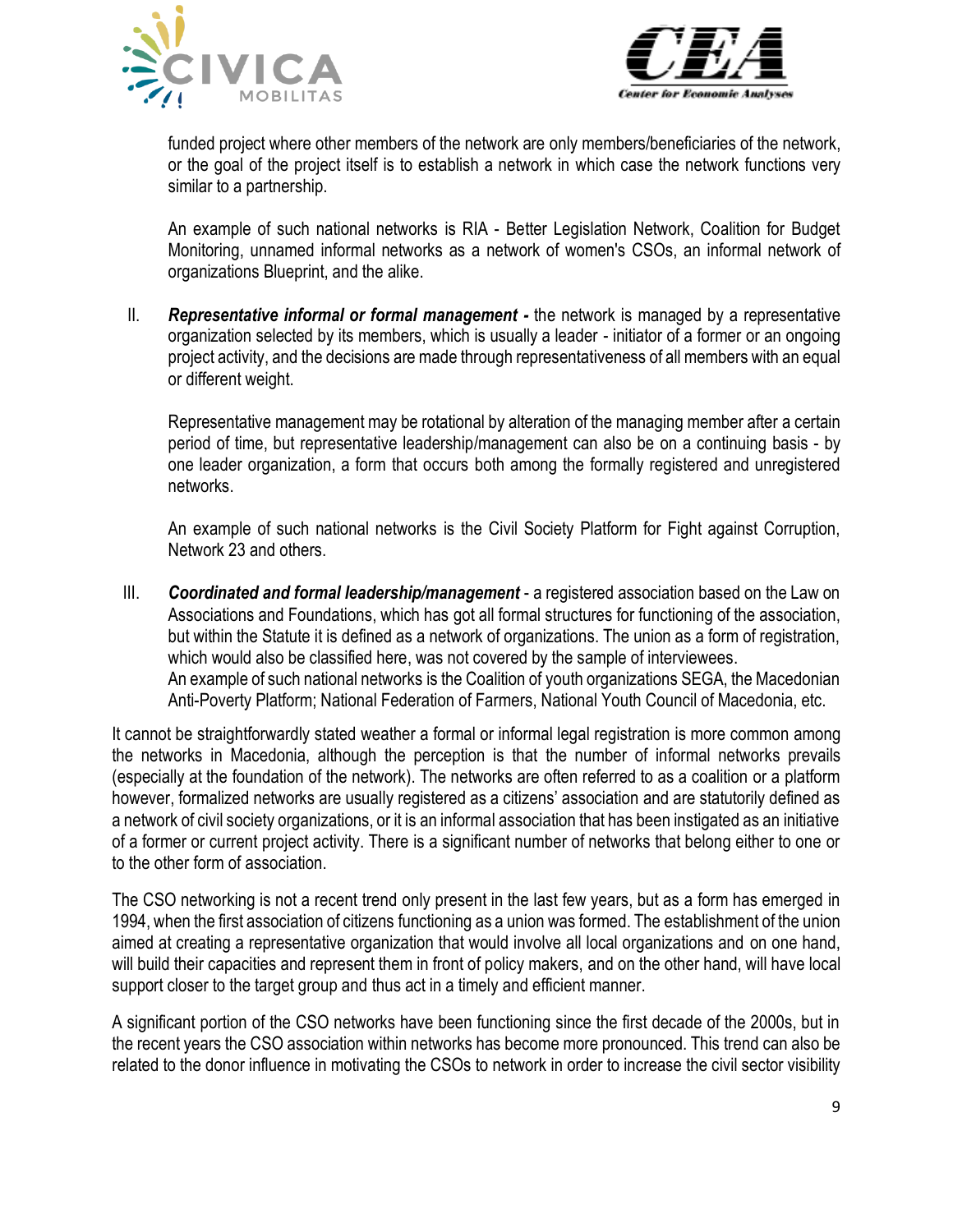



and to have a greater impact on the national policies. Out of the ten interviewed networks, three have been established in the last five years, while the rest have been functioning for about ten years.

## <span id="page-9-0"></span>**Size and scope**

The size of CSOs networks depends on the type of activities it undertakes and the goals. The research covered networks with more than a hundred member organizations (three out of ten networks), but also networks with lower number of members and networks with a narrower scope with about fifteen member civil society organizations.

- I. **Horizontal Complementary Networks** are those where the membership of the CSOs depends on the topic each covers, that is, they involve one organization per different area to complement each other. These networks have wide range of activities, encompass different organizations which are profiled in a particular area, for example, an organization that addresses issues of economic development, another organization that treats rule of law, third human rights, then the environmental issues and similar. In this way, a network with a credible member organization for each area is built, and the network will respond in a timely manner to an occurring societal need (for example, Network 23, Blueprint - Proposal for urgent democratic reforms, etc.)
- II. **Vertical / sector based networks** is another type of networks which are fully targeting a particular area/subject, for example, a platform that targets specific group such as farmers, young people or specific issue such as legal assistance. This type of networks has member organizations that work in the same "sector" or have a program tackling a specific issue (for example, the Coalition of Citizens' Associations - All for Fair Trials, the National Federation of Farmers, JADRO - the Association of Independent Cultural Scene, etc.)
- III. **Horizontal general networking** the third type of networks have a general scope of actions that is focused on an interdisciplinary topic which in essence involves each of the CSOs but in different activities. These types of networks are the ones that most often work on advancing and strengthening the development of civil society, fighting for better living conditions, raising the standard of living and the like. Within this type of networks, each organization can contribute with own actions at a given moment for achievement of the network's mission (For example: IPA Mechanism 2, Civil Platform of Macedonia, Union "Macedonia without Discrimination", Front for Freedom of Expression, Network for Financial Sustainability of CSOs, etc.).

The geographic coverage of all interviewed networks (by sample choice) is at a national level. Some of these networks, in addition to acting at a national level, act on the local or regional level as well depending on the objective, the activities and the membership coverage. It can be noted that when the network members act solely on a national level, their impact on a local level is unusual, while the networks that are established by members mostly active on a local level, the network has a typical advocacy role at the national level while an informative role and awareness raising role at the local level.

The sample networks scopes of action generally cover the following activities and objectives: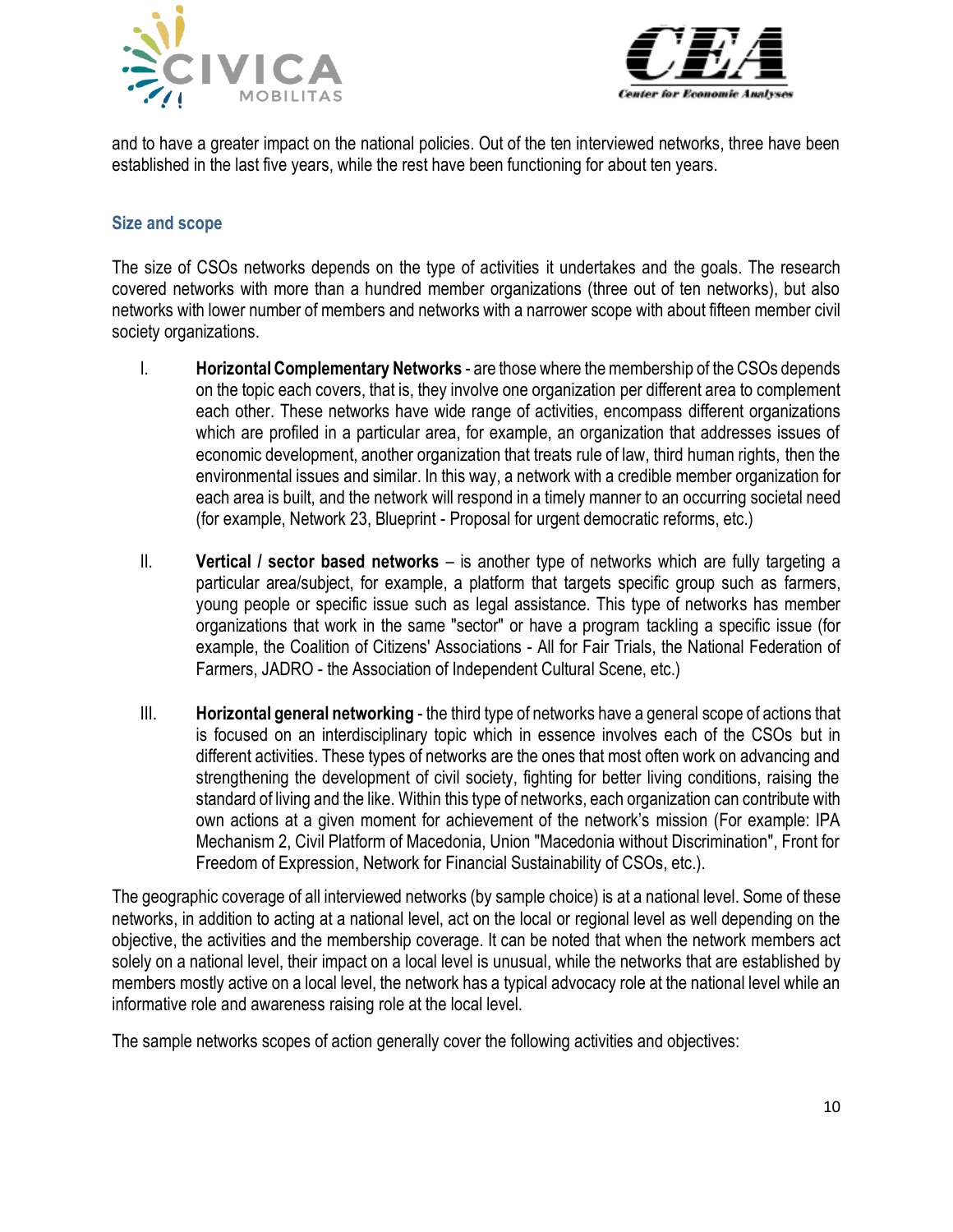



- 1. *Initiatives for legislative changes:* alert on uncertainties in existing laws, identify potential problematic legal issues, propose specific legal changes, thus introduce or propose specific alterations of the laws and bylaws.
- 2. *Monitoring of the governance* and identifying and alerting for irregularities in the work of the executive authorities.
- 3. *Watchdog activities* and attention to the rule of law, seeking accountability and pressuring for efficient and effective public resource spending, elections, protection of rights, access to information.
- 4. *Active citizenry* seeking opportunities for citizens' participation through the civil sector in the processes of creation of public policies, participation in working groups or involvement in the preparation of public strategic documents and active participation in the creation of action plans of specific institutions.

The scope of the local networks in turn, in general applies for the following activities:

- 1. *Informing* the local population about various topics of social life and raising public awareness for exercising rights or provision of assistance intended for a specific target group,
- 2. *Providing direct assistance* by animating different vulnerable categories to facilitate their access to services and inclusion,
- 3. *Providing advice* on improving quality of life or directing/linking them with institutions that provide services appropriate to their needs,
- 4. *Advocating* in front of the local authorities on decisions and policies that are being implemented at a local level,
- 5. *Collecting information* through direct communication with the local constituents.

Based on the answers of the CSOs' sample with regards to the geographical coverage of the network, the national networks membership and international network memberships is most common, while significantly less number of networks operate on a regional or local level. 12.5% of all respondents answered that they are not members of any network at all, while those organizations that are members of networks, are in average members of more than two networks at the same time (2.05).



Source: Data based on questionnaire answers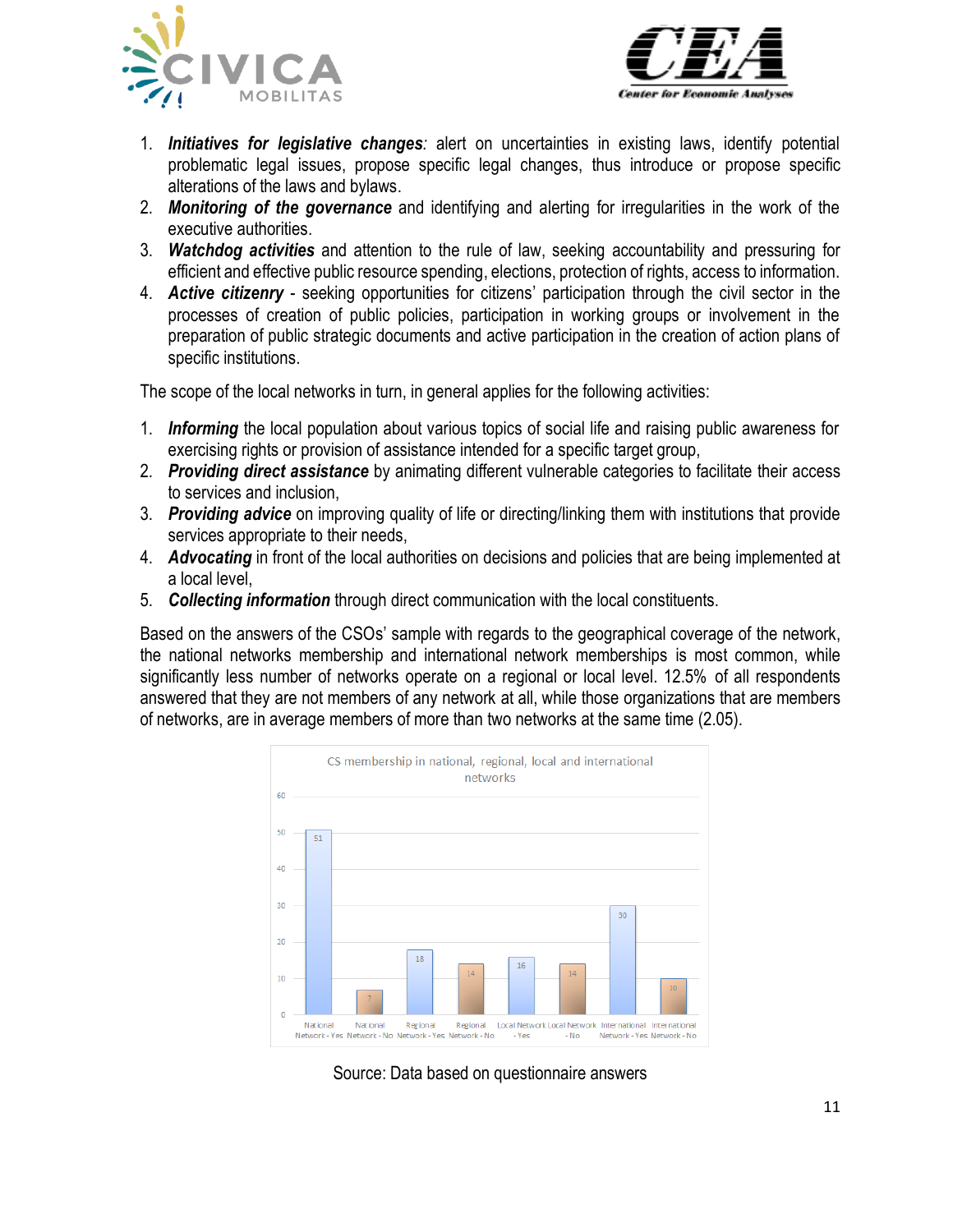



Those non-networking organizations, usually state that the reasons for not being a member of any network is due to 1) their perception that they do not have sufficient benefits from the membership and 2) membership takes more of their resources than it provides benefits. Regarding the regional and local networks, however, CSOs consider that 1) there are no regional or local networks and therefore are not members of any, 2) these networks are ineffective or 3) those that exist are not in the areas in line with the objectives/field of organizations.



Source: Data based on questionnaire answers

## **Management models and membership**

As already mentioned above, each of the interviewed networks is unique in terms of its management structure or style. Each of the network has its own management structure, which is defined within the documents for the formal networks.

The formal networks, that is, those registered under the Law on Associations and Foundations, have defined their status of a network within their statute and each of these complies with at least the minimum standards that should be covered as a legal obligation, i.e. there is an existence of an Assembly, Board of Directors, Supervisory Board and Executive Office.

Formal networks which are managing a large number of members, cover a management structure which is more complex, for example, there are subnetworks in the form of programs such as women's network or youth network. The choice of members is more intricate, with a differentiation of "active" members those who have the right to vote for the governing structure i.e. the right to make decisions on behalf of the network, and members who only occasionally contribute to the network or only use the services of the network, and thus have a "passive" members role and have no voting or decision making rights.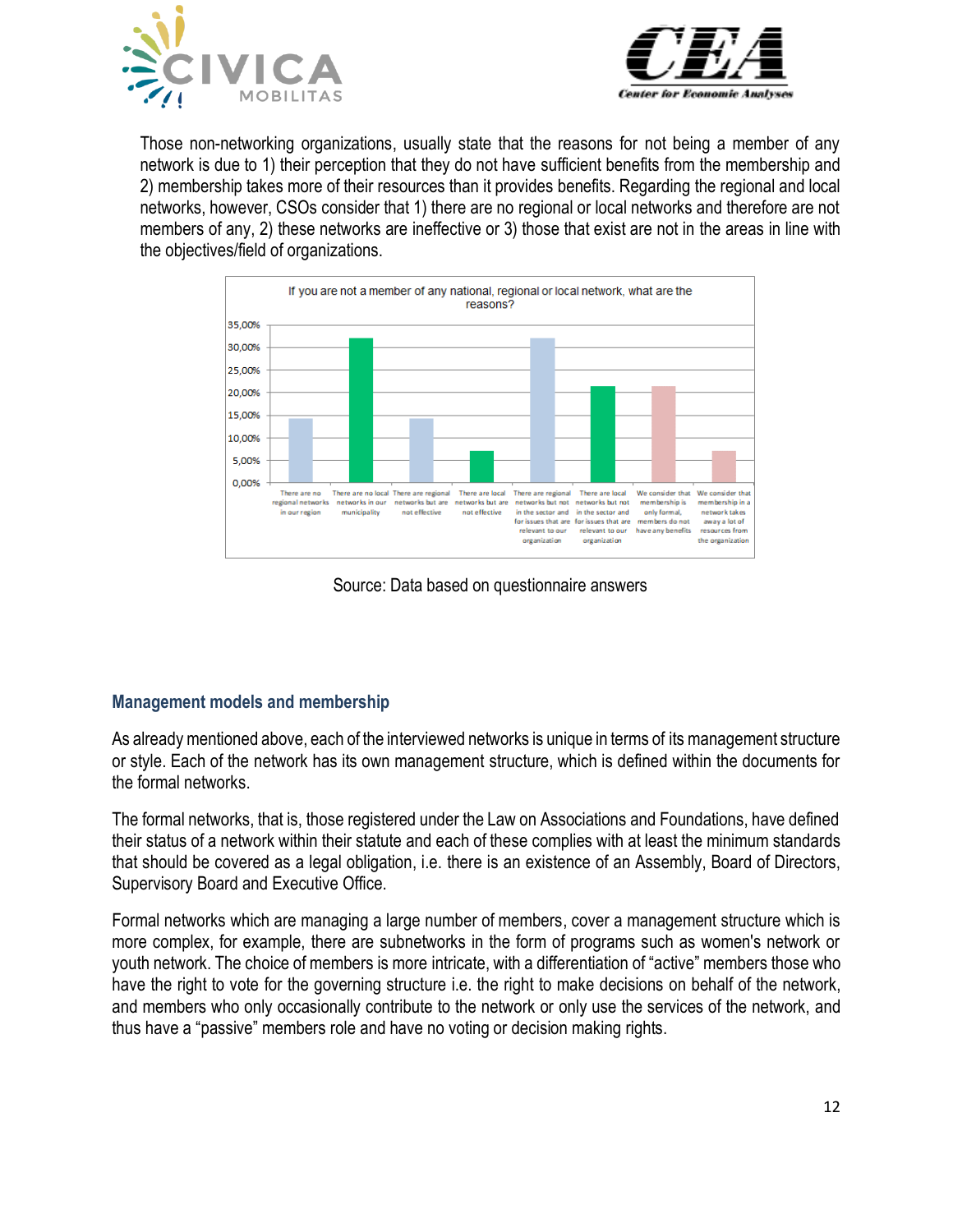



Formal networks can function as umbrella organizations, which constantly have the daily management role and have the capacity to administratively and financially coordinate the other member organizations. The role of umbrella organizations among other things is to increase the capacities of the smaller member organizations, to inform and coordinate their joint activities, and to represent them in front of the stakeholders.

There are cases when the formal networks may be managed by the organizations on a rotational basis, that is, after the expiration of the mandate of one managing organization, another organization is chosen for a next mandate to perform the role of a network coordinator through voting and consensus, a process determined by the statute or the network's rulebook. Additionally, formal networks in their governing structure, besides boards, may also have a secretariat and special working groups.

Examples of the structure of some of the networks in Macedonia that are publicly available and published on websites:



Source: Coalition "All for Fair Trials"[. http://all4fairtrials.org.mk,](http://all4fairtrials.org.mk/) translation of the original MK version Source: Coalition of youth organizations "Sega". <http://www.sega.org.mk>



Source: National Council for Gender Equality[. http://www.sozm.org.mk,](http://www.sozm.org.mk/) translation of the original MK version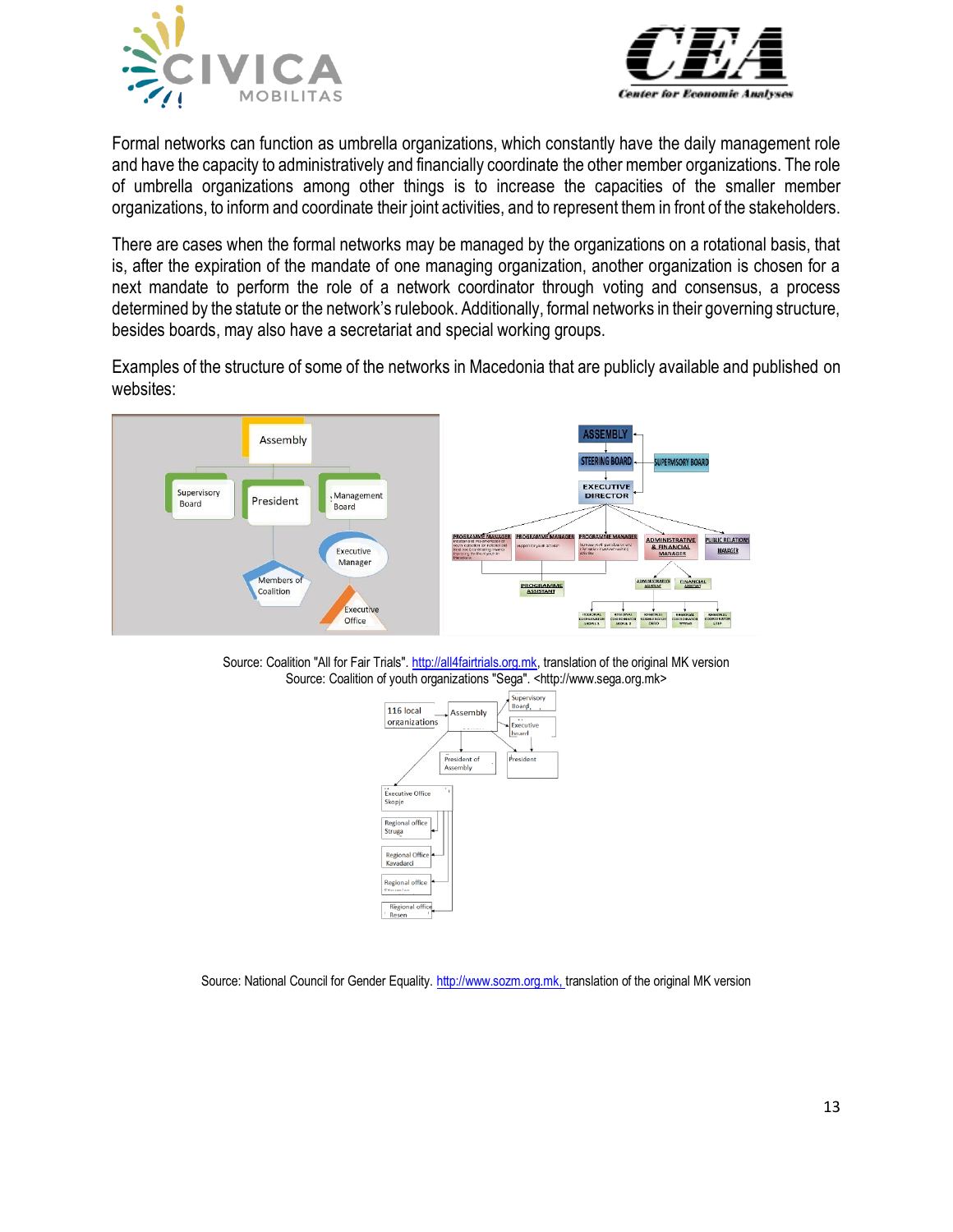





Source: Women's Civic Initiative "Antico". <http://www.antiko.org.mk/struktura.asp>

Informal networks, however, normally operate on the basis of a network's Rules of procedure, which defines the procedures for functioning. Some of them are managed by a Secretariat that coordinates the partner organizations and represents them in front of the stakeholders.

Membership in both management forms is on a voluntary and predominantly pro bono basis, whole depending on the scope, in the more specific networks (with respect to the purpose or goal), member acceptance is subject to submitting a request, review process and possible approval of new membership by the other members or by the assembly, while among the larger networks (in terms of the number of members and the wider scope), which we named as horizontal - general, most often the accession is based on signing an application form or a declaration of interest. The annual membership fee for a given network is also determined in the funding documents and appears as a condition for membership in some of the networks.

The main strategic documents common among the CSO networks are: Statute of the network, Rules of Procedure, Medium-term strategy of the network. The networks with more complex structure and greater capacity, may have other documents as well such as: Rules of procedure, Rulebook on communication, Rulebook on prevention of conflicts of interest, Code of ethics, Communication strategy, Reports (narrative and financial) or others.

The networks, according to one of the frequently quoted international articles on the forms of network organizing and their characteristics of Ashman (2012), considers five forms.

Table: Five forms of networks, according to Ashman et al. (2012)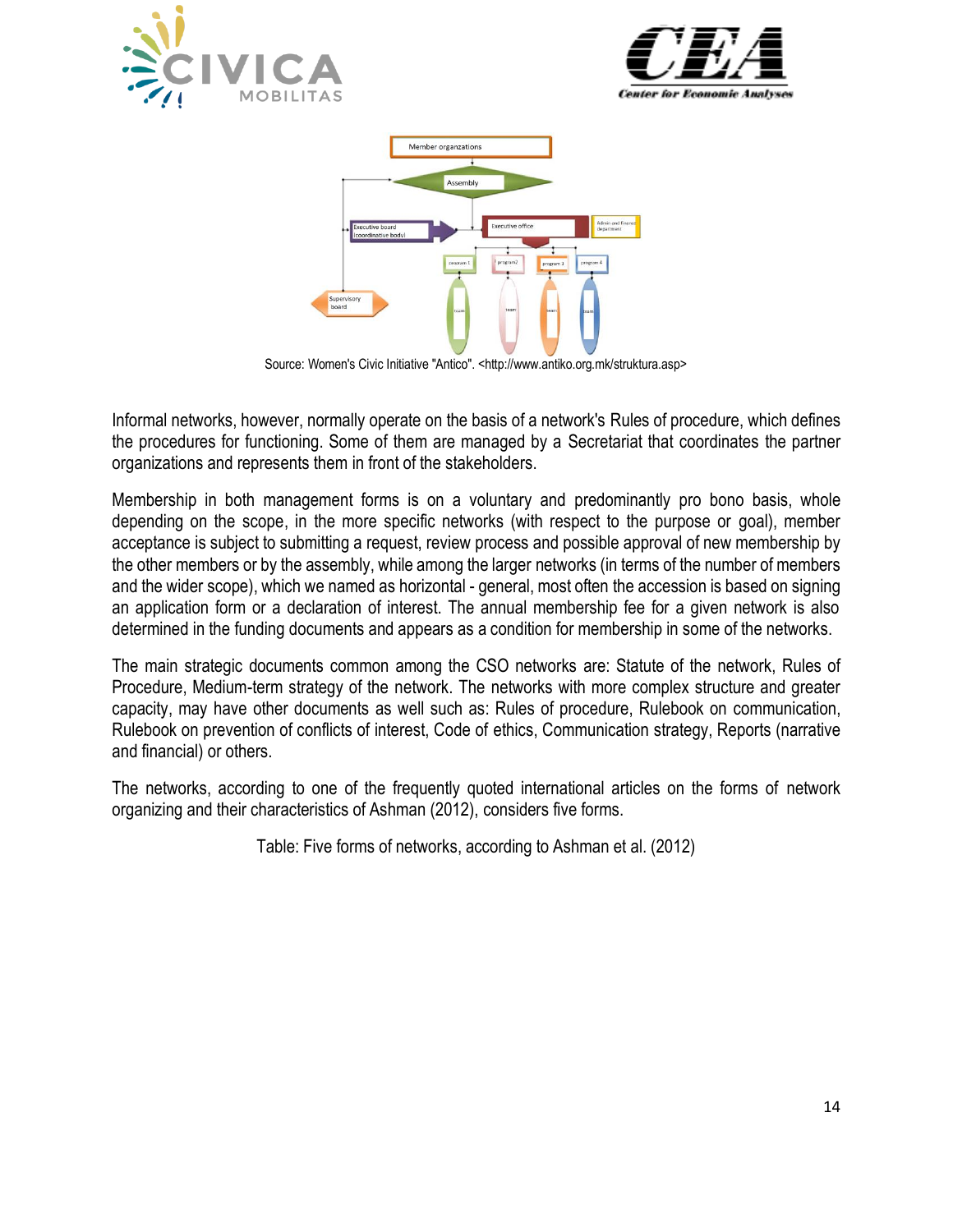



| <b>Shared Purpose</b>                                                                                                        | Level of<br>Interdependence | <b>Change in</b><br>decision-making                                                            | <b>Change in ownership</b><br>of governance                                                                       | <b>Types of network structure</b>                                                                                                                                                      |
|------------------------------------------------------------------------------------------------------------------------------|-----------------------------|------------------------------------------------------------------------------------------------|-------------------------------------------------------------------------------------------------------------------|----------------------------------------------------------------------------------------------------------------------------------------------------------------------------------------|
| (1) Exchange informa-<br>tion, learn from one<br>another                                                                     | Low                         | Little joint decision-<br>making                                                               | None                                                                                                              | Informal relationships;<br>Single agency convenes mtg(s);<br>Responsibility of member ass'n.<br>to convene members                                                                     |
| (2) Coordinate policies,<br>programs, or<br><b>activities</b>                                                                | Medium-low                  | Limited joint decision-<br>making by executives<br>or delegates                                | Requires formal or<br>informal agreement                                                                          | Group or committee of author-<br>ized representatives                                                                                                                                  |
| (3) Obtain common<br>funding                                                                                                 | Medium                      | Some joint decision-<br>making, focused on<br>finance                                          | Requires formal agree-<br>ment & often legal<br>organization                                                      | Project management unit, host-<br>ed by one member or jointly<br>created                                                                                                               |
| (4) Create new joint<br>social value, e.g.<br>advocacy cam-<br>paigns, service<br>delivery                                   | Medium-high                 | Some joint decision-<br>making, focused on<br>program action<br>& finance                      | Requires formal or<br>informal agreement;<br>may involve new coor-<br>dinating organization                       | Coalition, alliance, service<br>delivery network. Coordinating<br>organization may be hosted by<br>one member or jointly created.                                                      |
| (5) Strengthen mem-<br>bers' long-term<br>common identities<br>& interests, e.g.<br>policy, legislation,<br>reputation, etc. | High                        | Permanent joint deci-<br>sion-making by repre-<br>sentation of executive<br>or senior delegate | Requires formal legal<br>organization, bylaws,<br>etc. as provided by<br>legal code and social<br>norms/practices | Member association, apex<br>body, federation, etc. Usually<br>involves a general membership,<br>elected board, and a hired staff<br>who work in a coordinating unit<br>or secretariat. |

Source: Ashman, Civil Society Networks: Options for Network Design, (2012)

#### **Motives for network establishment**

The association in networks is motivated by various reasons. Based on the conducted interviews, the motives that they share are the following:

- Reaching a social change if an organization individually undertakes the actions for reaching the envisaged social change, it would be slower, less effective, and more complex.
- Organizational association to facilitate mutual interaction and knowledge sharing, with particular emphasis on capacity building of the smaller member organizations through learning;
- Faster and more efficient transmission and information sharing are important for the societal issues, in both directions: organizations that act on a national level have a greater possibility of advocacy, but local organizations possess the information that are directly collected from the field;
- Platforms provide coordination of programs, activities and resources of several smaller organizations to achieve commonly pursued policy or program objective;
- Reducing the barriers that exist due to donor centralization and concentration of the organizations in the capital city;
- Increasing the availability of the centralized organizations for the constituents/target groups through regional or local offices;
- Increasing the credibility and legitimacy of the organizations in their advocacy process in front of the policy makers (e.g. the Government) and the donors as accountable and effective stakeholders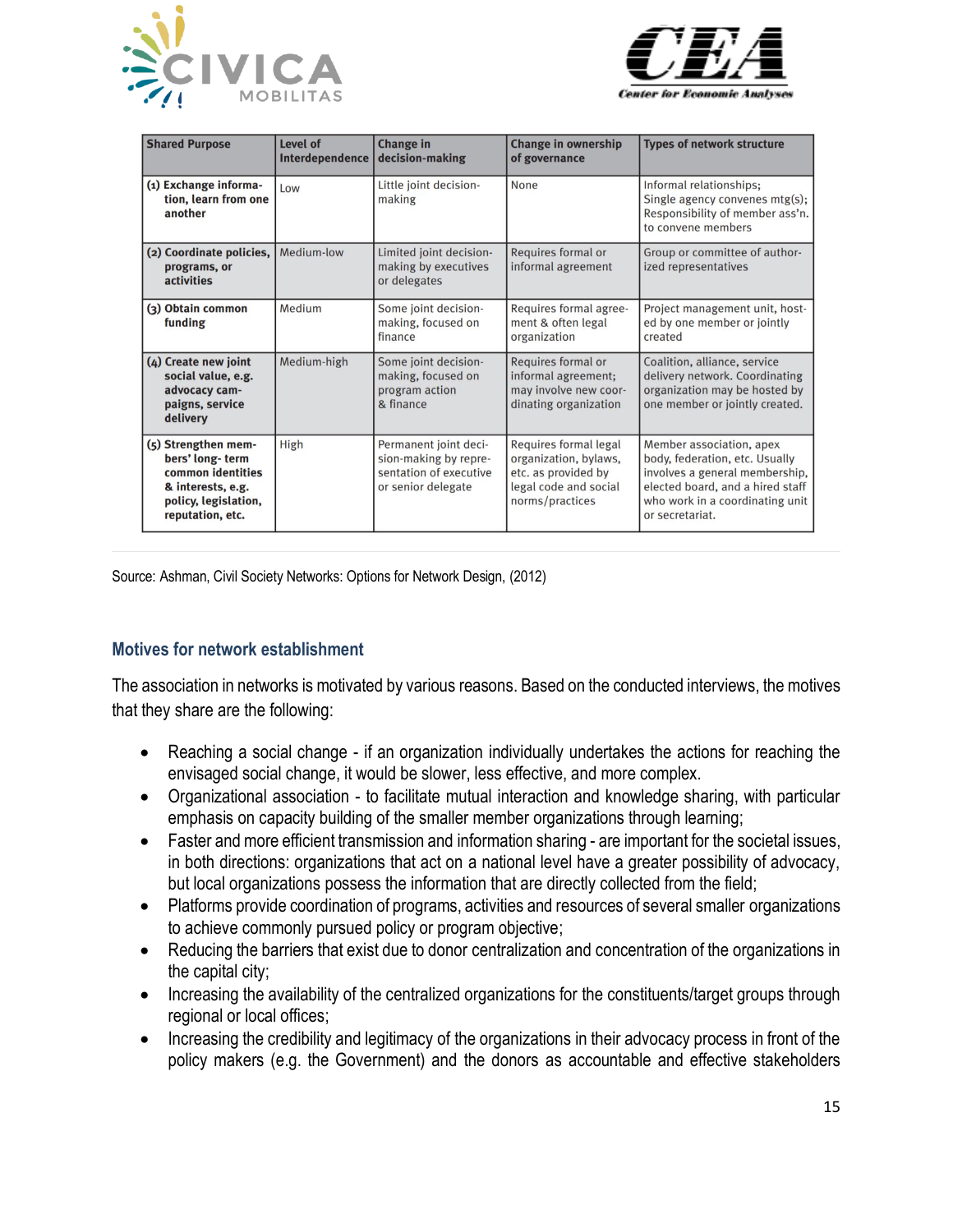



implementing social development policies and programs that reach the poorest, most isolated or marginalized communities;

- Greater efficiency through joint management bodies with a coordinated program, monitoring and evaluation and implementation;
- Sharing technical capacities, which are of great importance, especially for the smaller grassroots organizations;
- Greater access to funds thus financial sustainability of the member organizations.

Despite these motives for networking, part of the networks, especially those that do not have stringent selection criteria for their members, stress that the member organizations that are not particularly active in the network view the membership as an opportunity for personal interest.

On the other hand, it is emphasized that network membership is increasingly necessary, since donors often do not have the capacity to administer smaller activities and direct the funds towards larger number of organizations but to an already proven partner or organization that show capacity to carry out larger activities, something that that the smaller civil society organizations do not have the capacity for and are not able to respond to all formal requirements.



Source: Data from the answers to the CSO questionnaire

The most common reasons for networking and membership in the national networks, according to their members are: a) more effective and efficient advocacy, b) resources and knowledge exchange, and with lesser intensity: increasing human capacities, expressing an identity or solely due to donor requirements. In regards to the regional networks, the most common reasons are a) resources and knowledge exchange, b) increase of human capacities, c) advocacy. For local network membership, whose number is significantly lower, the most common reasons are: a) advocacy and b) exchange of resources and knowledge.

The most frequently brought up networks, based on the answers of the CSOs which have answered the electronic questionnaire, with more than one answer are: Coalition "Sega", Anti-Poverty Platform, National Council for Gender Equality, National Network Against Women and Domestic Violence, National Youth Council, etc. In addition to these responses, over thirty other networks with only one respondent were mentioned as well.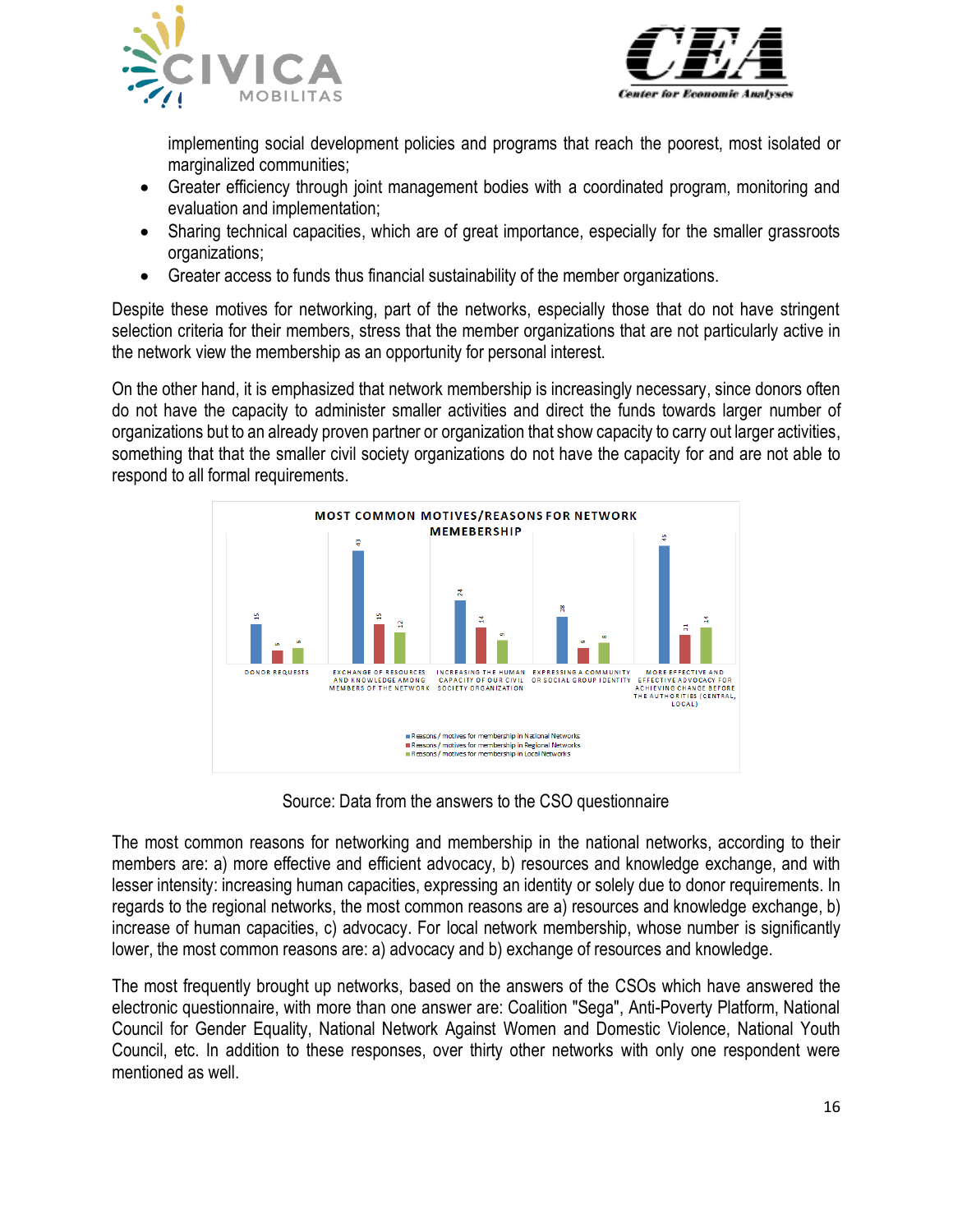



| Most frequently listed membership in CSO networks      | # responses    |
|--------------------------------------------------------|----------------|
| Coalition "SEGA"                                       | 6              |
| Macedonian Platform Against Poverty                    | 5              |
| National Council for Gender Equality                   | 5              |
| National Network Against Women and Domestic Violence   | 5              |
| Rural Development Network of the Republic of Macedonia | 4              |
| <b>National Youth Council</b>                          | 4              |
| <b>Anti-Corruption Platform</b>                        | 4              |
| IPA Mechanism 2                                        | 3              |
| Coalition "All for Fair Trials"                        | 3              |
| Roma Advocacy Network                                  | 3              |
| Association of the Independent Cultural Scene - JADRO  | $\overline{2}$ |
| Network "Antico"                                       | $\overline{2}$ |
| <b>Coalition for Budget Monitoring</b>                 | $\overline{2}$ |
| Network for Financial Sustainability of CSOs           | $\overline{2}$ |
| <b>Platform for Multiculturalism</b>                   | $\overline{2}$ |
| Federation of Farmers of the Republic of Macedonia     | $\overline{2}$ |

Source: Data from the answers to the CSO questionnaire

## <span id="page-16-0"></span>**Sustainability**

The sustainability of the networks is a major challenge and equally great for each of them. The financial resources and their stability and predictability are a key sustainability element. Likewise, the enthusiasm and commitment of the individual member organizations while working towards their common goals are important elements. The sustainability of the networks is necessary to be based on a strategic planning where all members contribute.

Half of the networks interviewed, started their work as a donor project, which later on only strengthened its position. Some of them are already formalized as registered associations, others are working towards formalization, while a third group does not see the need to formalize at all. There are examples when a formal network of organizations operates as a civil society organization, while the benefits of the other member organizations are merely greater visibility through web and social media promotion, access to information, and when appropriate involvement of other organizations in project partnerships.

Part of the networks uses the principle of membership fee payment as funding source, however the funds collected through membership fees are generally used to cover the administrative running and coordinating costs of the network.

Although the financial sustainability is a challenge for the networks that are mainly funded by donor projects, the number of member organizations in each of the interviewed networks is increasing, that is, the interest of the COSs in network membership is increasing.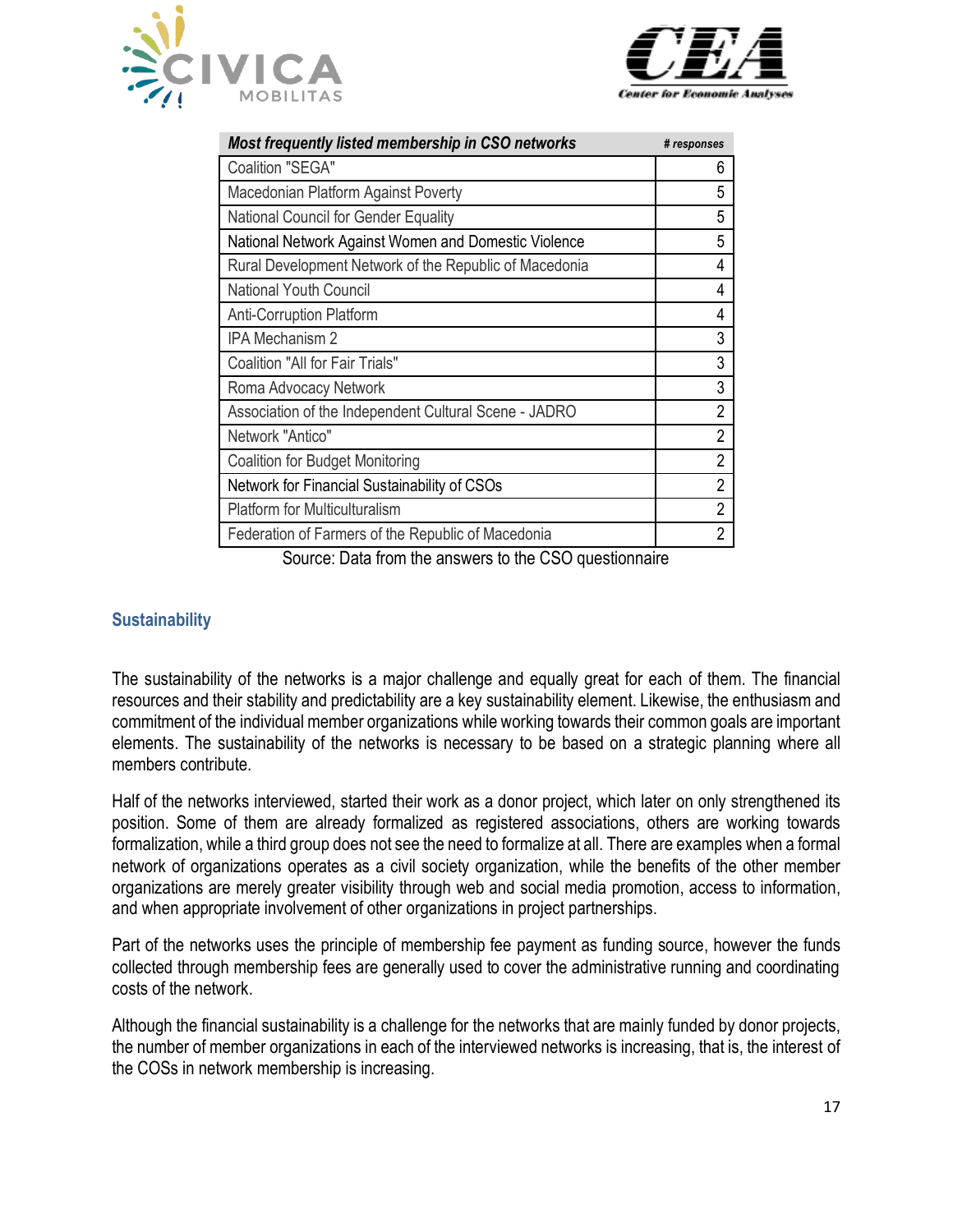



Still, some of the networks do not continuously function, that is, continuous activities are noted among those networks that are implementing a donor project in which case there are defined time frames and specific activities that must be implemented in order to achieve the specific project results. Since each of the organizations operate individually, each is aiming at fulfillment of their own activities. At a certain moment when an issue that concerns the network is actualized, coordination activities are carried out and handled according to the needs.

As some of the networks have highlighted, as long as the network does not allocate financial resources to its members, the cooperation among the members is greater and the risk of competition among the members is reduced to a minimum. There was no example of any network or organization with an adverse effect on the particular organization arising from the network membership.

## **The advantages versus the weaknesses of the networks in Macedonia are a paradox**

The advantages are often also the weaknesses of the networks, which in itself is a paradox, however these should be managed and structured. Namely, the most common weaknesses are the membership differences, i.e. diversity of members, (lack of) financial resources and the level of formal institutionalization.

**i)** The **differences and diversity** of the members in terms of their missions, ideologies, values, sectors (area, topic), management structures. These differences as a strength or advantage of the network enables a greater variety of ideas, different knowledge sharing, as well as variety of constituents, which strengthens the network's position and especially of those that at their core have the goals of citizens' organization, encouraging social attitudes and representing their "voice" in a public debate.

However, on the other hand, the differences and diversities can also turn out to be a source of identity conflict, especially when there is a need to put the brand of the group before the individual branding; conflicts and inconsistencies due to different individual organizations' values, lack of trust, passivation of part of the membership, even leaving the network, etc.

#### **Example 1:**

One of the networks in the Republic of Macedonia, which is horizontal and broad in scope and with a significant number of members, is faced with the problem of creating a common position, previously aligned with the network's structures. Namely, there are members who declare positions in the name of the network, but they are inconsistent with the views of the entire network. Hence, the coordination and control of such differences, ideas, ideologies, etc. are not easily controlled while the clear-cut line between ones individual attitudes (of a given organization) and the collective attitudes (of the network) is not always visible.

**Example 2:**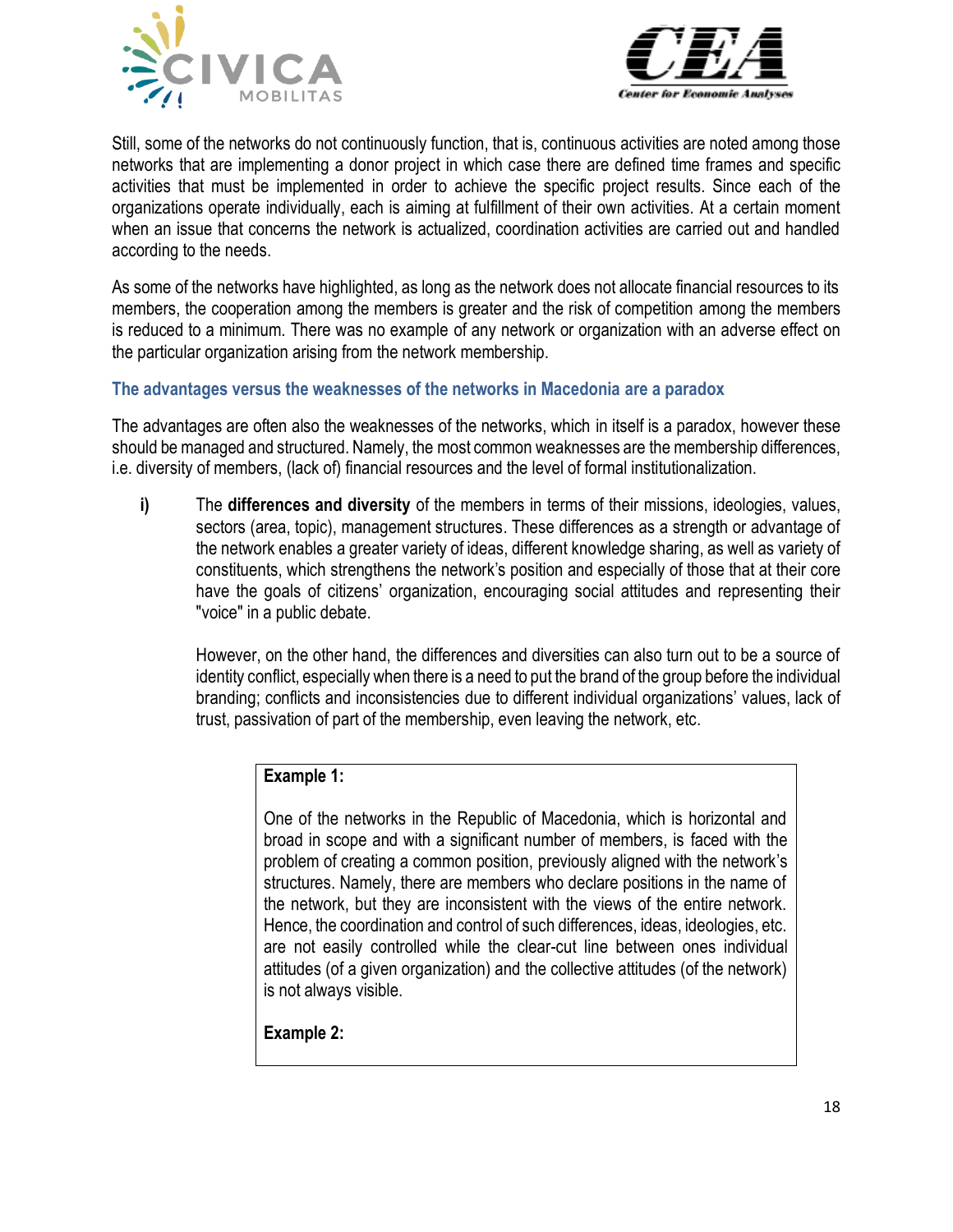



One of the networks with legal status (a legal entity) has a clearly defined area of action i.e. to advocate in front of policymakers as an apex organization, while its members play a role in local constituents mobilization, local level action implementation and direct communication with the constituents, which is a result of clear responsibilities and roles as well as the structure of joint decision making (through delegates, assemblies, etc.). This makes diversity an advantage, although it may have a negative effect in terms of timeliness i.e. the swiftness of reaction.

**ii) Financial resources** are necessary for achieving the goals of the networks; however external funding is not always the sole key factor for the sustainability of the network (in Macedonia) because when the finances are worn out, especially by the extrinsically project motivated networks, then the networks cease to function. Hence, "cannibalism" can often arise, that is, when financial resources are limited the members can often compete within the network.

## **Example 1:**

One of the interviewed networks, formed as a vertical network (dealing with a specific topic/sector), has an internally unwritten rule of coordination when submitting project funded applications. If there is a specific financing opportunity for project activities, based on an internal agreement and selfselection the applicant/s is selected in order to avoid unnecessary mutual competition.

## **Example 2:**

Among the formal networks that have the status of legal entities (as associations) and with a professional executive office team, the network is the holder and manager of the potential and the received funds, while members are usually the beneficiaries of the activity outputs.

**iii) Formalization and institutionalization** - some networks may begin to function as a formally registered legal entity from its beginning, which in itself benefits from: asset ownership, legitimacy, legal entity and identity, effective coordination, capacity for absorbing funds, etc., However, the legal registration can also cause demotivation among some of the members and even abandonment of the network as a result of a reduced or lack of spontaneity, emergence of competition and thus weakened cooperation. Additionally, the administrative burden of a formal institution, including organizing and conducting meetings, keeping minutes, managing finances, answering to legal obligations, public appearances, communication with media, etc., can significantly burden the network with bureaucracy and administration, thus the purpose of the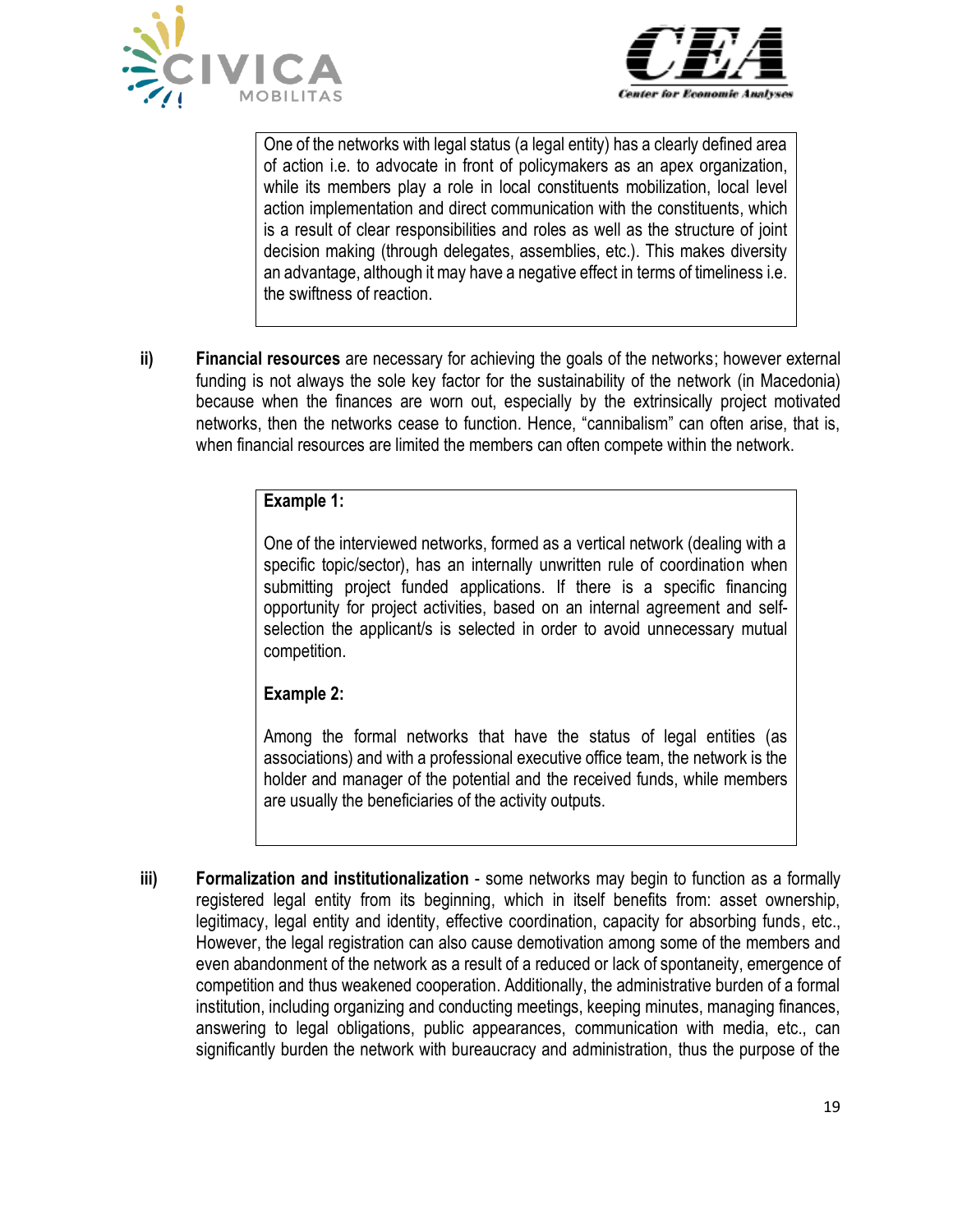



existence of the network may be lost. On the other hand, informal management provides more flexibility, speed and timelines in a joint member response.

#### **Example 1:**

Increasing number of the networks in Macedonia are initially established as an informal group, and over time they tend to formalize, although according to the current regulation, the most common form is through establishment of citizens' association. Informal networks, which exist for a longer period, are most often active on a temporary basis, that is, when there is a need for opening up a certain issue of common interest. This type of association is more efficient, faster responding, with amplitudes of greater or lower activity levels within the society. Hence, the border of cooperation vs. networking is not clear.

**iv) Networking through branding –** After years of effective operations, some of the networks in Macedonia have a firm positioning within the society as professionals, to the extent that they are recognized as a brand. Based on their recognition, networks are consulted and desirable to participate in working groups when policy-making processes are initiated, the monitoring activities and shadow reports are treated as relevant and credible source. These networks are usually vertical, and specialize in a particular issue with high degree of professionalism and are often in a cooperation "relationship" with the decision-makers.

The brand of the network can also be an obstacle, an issue which was highlighted by most of the members, in the sense when and to what extent the promotion is as an individual organization and when as a network, especially if it is known that the coordination and building a common position is a robust process especially for large-scale networks. The control over expression of views on behalf of the network is also a challenge for network coordination.

Based on the interviews, as well as the reasons why certain organizations are not members of any networks, it is evident that the advantages of network membership prevail over the weaknesses, primarily because of their voluntary association, consolidation and gaining greater credibility, especially in the processes of advocacy.

## <span id="page-19-0"></span>**Challenges**

The most common challenges that arise among CSO networks can be categorized into three groups:

I. *Inability to achieve the desired and expected results* in terms of scope or impact, especially in the advocacy processes. Namely, the formal and informal setting of networks can have both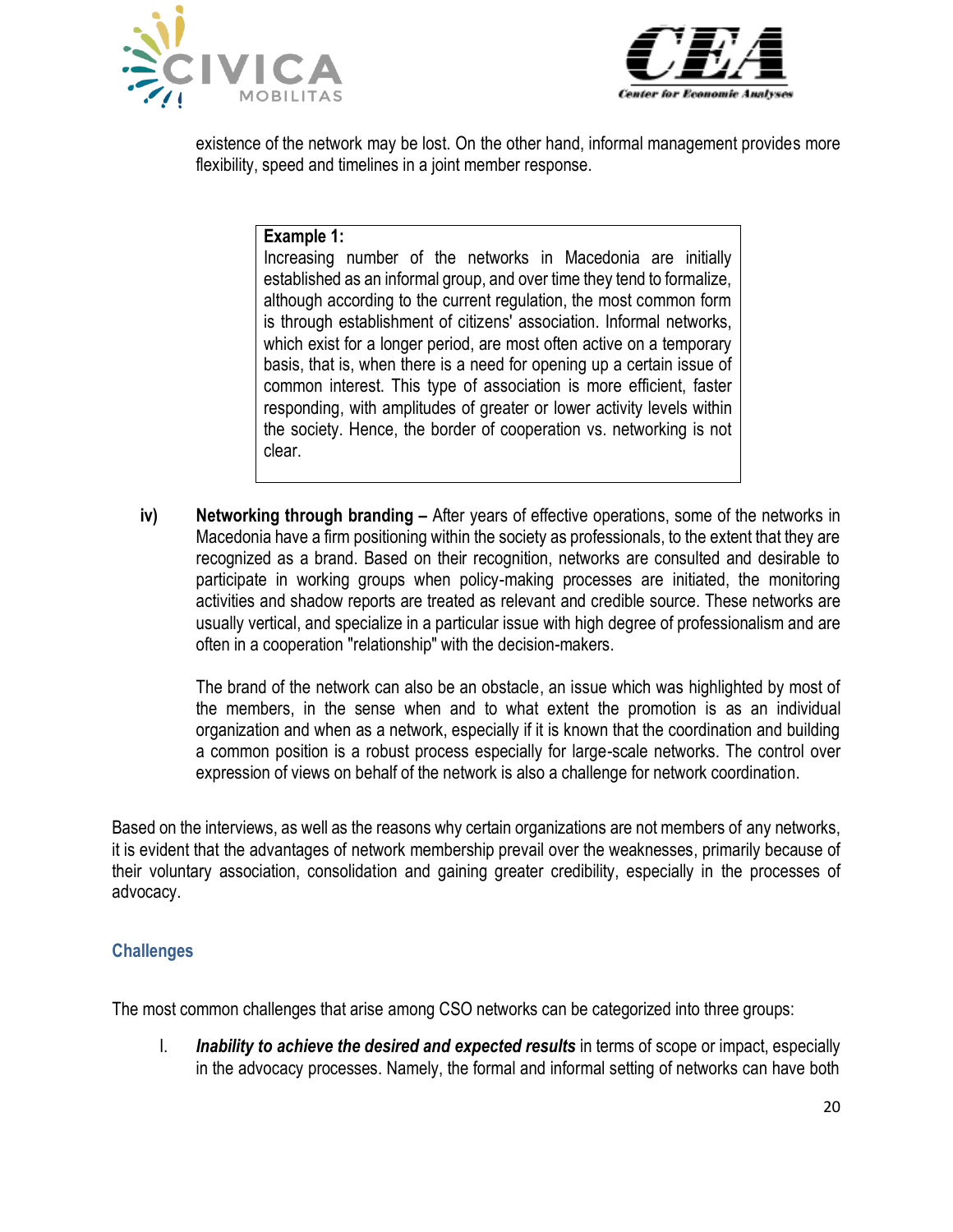



positive and negative aspects when necessary to react quickly, while a certain social issue is subject to a debate. Among those networks with complex formal management procedures, the rapid response to a situation is sometimes slowed down as each proposal needs to go through several stages of resolution, or it takes time to reconcile the views inside the network. On the other hand, the urgent action in informal networks can cause a conflict within the network.

- II. *Collaboration or attempts of co-operation that led to conflict among members*, as well as refusal of cooperation. Although there is no example of a member that has left the network, passiveness of a particular organization has occurred within the networks. Sometimes it is a challenge for the networks to choose a specific partner organization for projects outside the network, making sure not to ruin the relationships within the existing network.
- III. Networks that were initially established on the basis of external financing or as project activities *fail to maintain their program effectiveness* (sustainability) upon completion of donor assistance. In that case, some of the organizations become passive and the network coordinator finds it difficult to motivate active participation. The inaction of some of the members is mainly due to the volunteering role within the network.

These challenges arise from the network complexity, since it requires involvement of autonomous and individual organizations, each of whom has their own mission, management structure, and stakeholders whom they "serve and respond", hence the alignment of common attitudes and steps for a longer period is a challenge. Organizing and running networks means coordination and interaction on multiple levels, starting from technical support, management sharing (horizontally) to implementing actions that respond to specific issues in a consistent and timely manner.

## <span id="page-20-0"></span>**Effectiveness of networks**

The effectiveness of the networks in the Republic of Macedonia, considering the aforementioned challenges and advantages, suggests that they depend on a number of factors:

- Limited networking possibility for the small grassroots organizations that predominantly act locally,
- Context of work within the society,
- Credibility of the network and members faced with challenge to be a factor providing advocacy suggestions,
- Diversity of individual organizations,
- Different level of development among the organizations and the civil society as a whole,
- Credibility of the civil society in front of its constituents and the citizens in general,
- Degree and need for formalization,
- Leadership and effective leadership and coordination,
- Building common positions,
- Challenge of sustainability, especially long-term financial sustainability,
- Interest in building internal capacities and sharing knowledge,
- Scope and functions of the network (which range of action will be undertaken),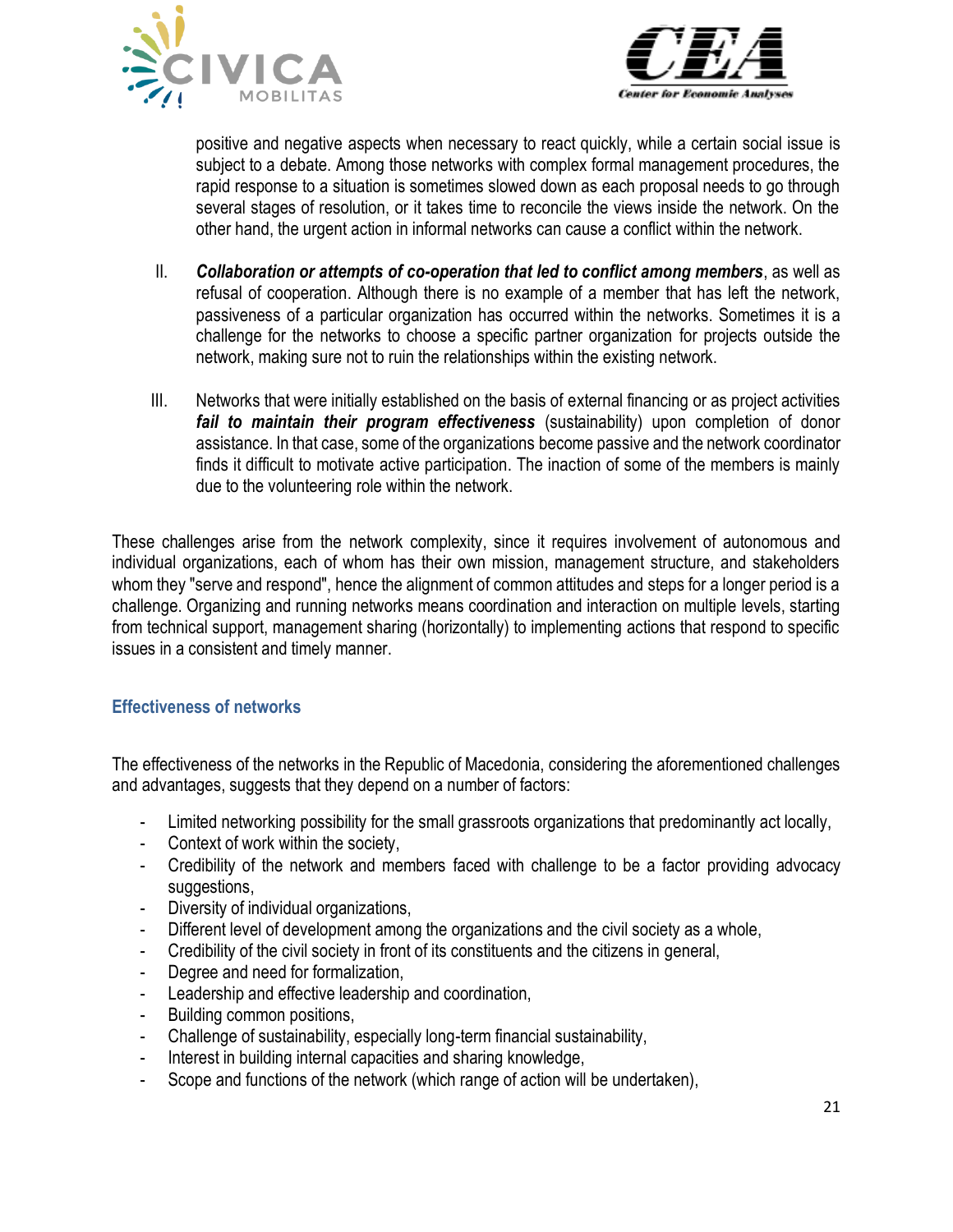



- Clear management agreement,
- Quality of evidence,
- Complementarity of values and skills.

Given the opportunity to state and rank the level of achieved network goals, almost all civil society organizations members of the networks, responded that these are: a) effective and efficient advocacy, b) expressing the identity of the community or group, c) increasing capacities, d) sharing resources, e) donor requirements and responded with an average score ranging from 3 to 3.6 (on a scale of 5 to 1, where 5 is a fully accomplished goal, and 1 the goal of the network is not reached). The highest scores are given for achievement of resource exchange (sum of the total awarded points - 180) and effective advocacy (sum of the total awarded points - 173).



Source: Data from the answers to the CSO questionnaire

<span id="page-21-0"></span>The above results indicate that the advocacy as a goal is a priority to the networks, and most CSOs consider it as effective however the need to improve the efforts and effectiveness needs to be further promoted.

## **Conclusions**

1. The networks' management structure is diverse, however, all networks preserve a democratic form of governance, with all social and legal norms within their management structures. Networks can be grouped according to the way they are managed as: 1) informal guidance/leadership 2)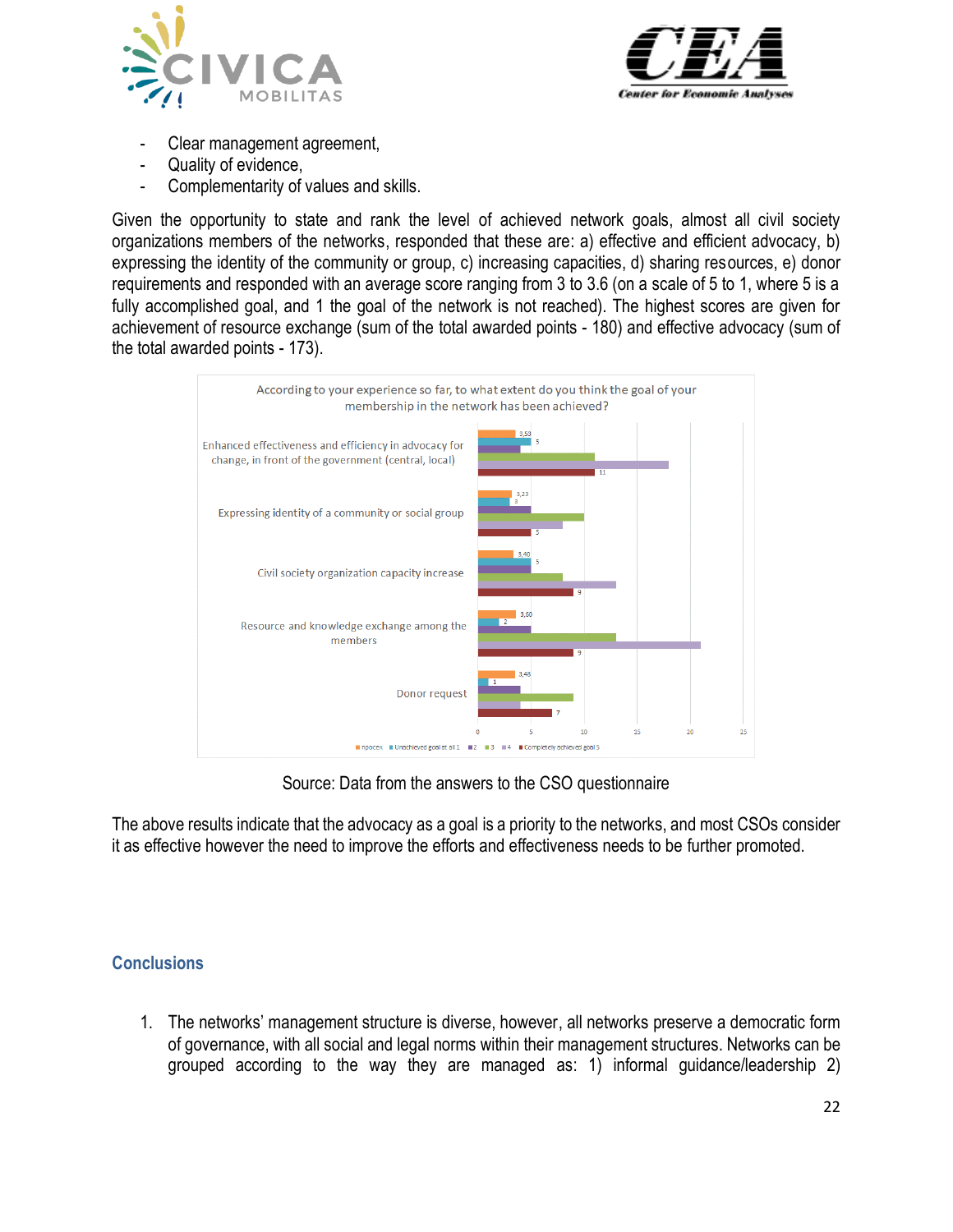



representative informal or formal management and 3) coordinated and formal leadership/management. Membership is generally on a voluntary basis and each of the members aim at preserving one's own identity.

- 2. The legal formalization of the networks in the Republic of Macedonia tends to indicate a trend among the larger and older networks. Formalization provides greater sustainability, credibility and policyinfluencing structure at the national level. The most common form of formalization as a legal entity is the form association of citizens.
- 3. According to the scope, the networks can be broad and specialized in specific sectors and issues they are working on and may be grouped into three major groups: 1) horizontal complementary networks, 2) horizontal general networks and 3) vertical / sector based networks, specializing in given question/area.
- 4. The most common reasons that motives networking within national networks are primarily: a) effective and efficient advocacy, followed by the need for b) exchange of resources and knowledge, and to a lesser degree need for increasing the human capacities, expression of an identity or as an answer to a donor requirement.
- 5. Sustainability of the networks is a major challenge and equally great for each of the networks. The financial resources and their predictability are a key sustainability element. At the same time, the enthusiasm and commitment of the individual member organizations are also important elements. It is of essence for the sustainability of the networks to be based on a strategic planning where all members contribute.
- 6. Advocacy is a key motive for networking in Macedonia, and the perception of the member CSOs indicates the need for even greater efficiency and effectiveness of the advocacy processes. In that sense, an enhanced use of evidence in the advocacy process is needed. The CSO networks, as well as the CSOs individually, have limited impact over the policies and the citizens in general, this is partly due to policy making processes in the Republic of Macedonia; the civic space for the CSOs (the possibility of giving own insights while faced with obstacles and re-examination), but often it depends on the capacities of CSOs. Therefore, more intense evidence-based advocacy would contribute to the effectiveness of the networks, as well as to their legitimacy.
- 7. The need for donor support is evident to ensure an environment of free civil sector actions, as well as greater transparency of the policy making processes while increased involvement of the civil society sector. Donors should continue and more intensely assist with initiatives supporting the "pressure" over the policy-makers, to provide more freedom and increased civic space and inclusion, as well as to diversify their support, accompanied by financial support for inclusion in the process of carrying and evaluating the policies.
- 8. There is a need for strengthening the position, credibility and actions of the networks, in particular the networks that will address advocacy and monitoring of local policies. Networking at a local level, for the purposes of advocacy, is considerably weaker compared with the national level, which is a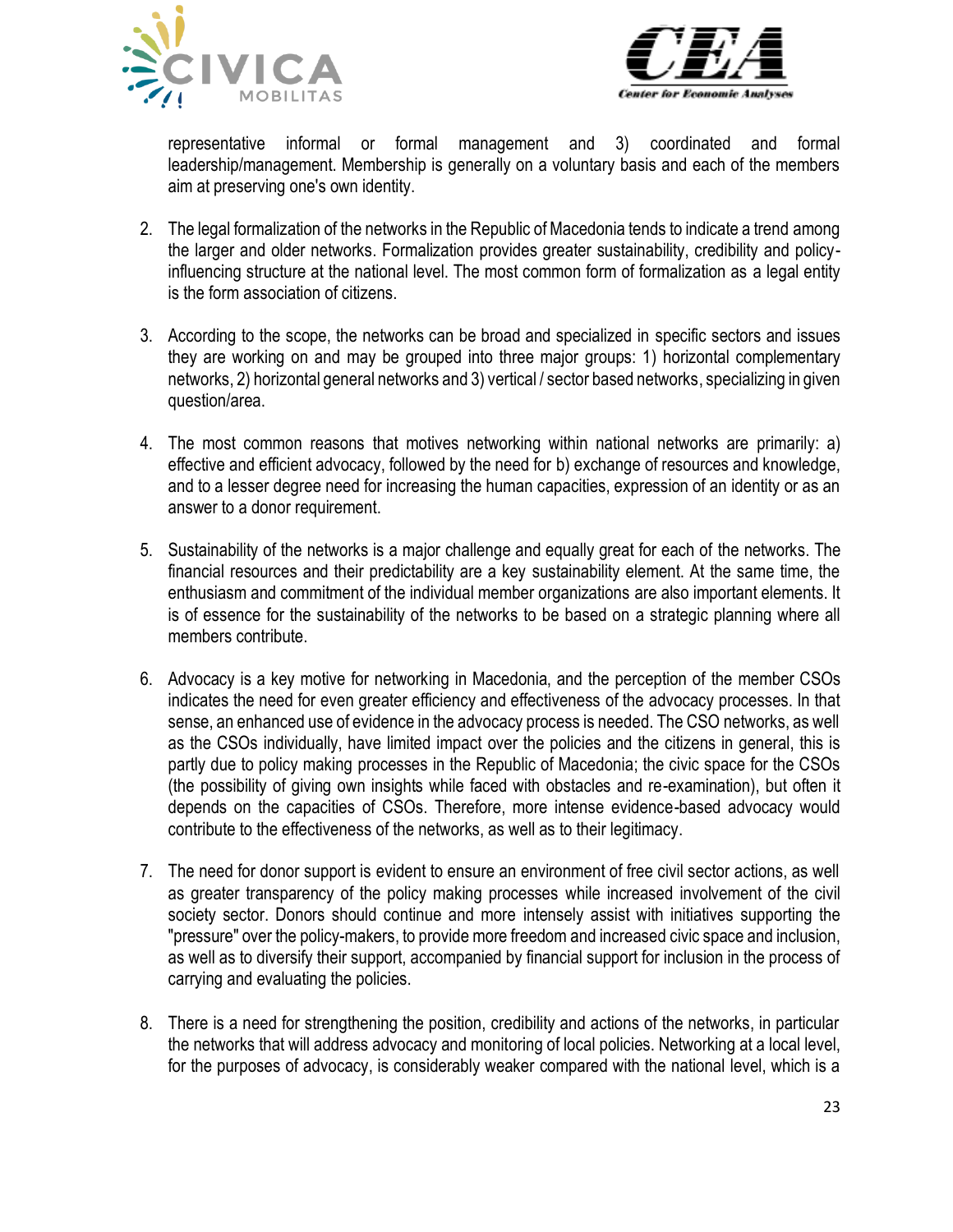



reflection of the lower degree of development of the civil society locally. Building the capacities of local networks, especially in the area of advocacy, is compulsory.